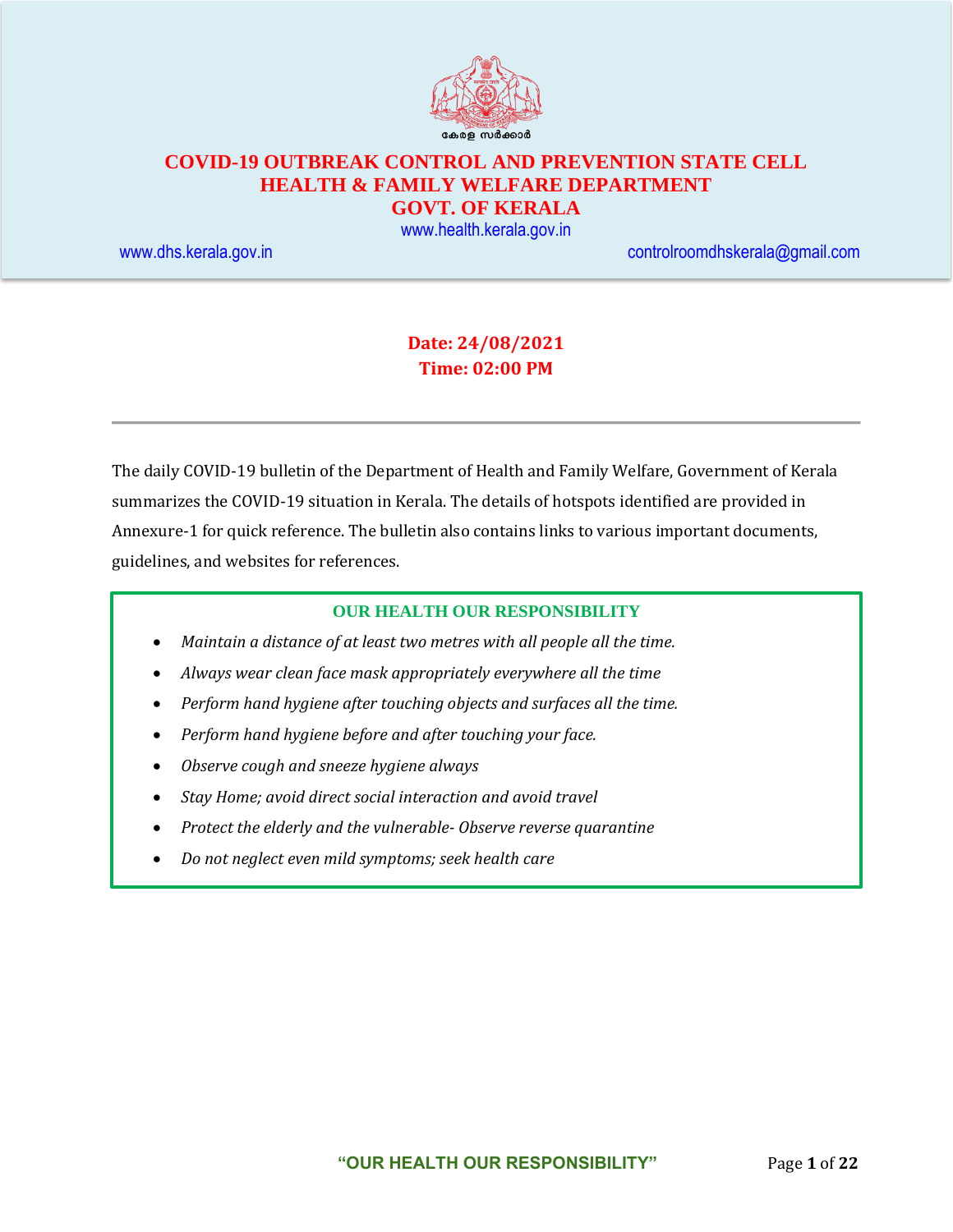#### **PART- 1 SUMMARY OF COVID CASES AND DEATH**

## **Table 1. Summary of COVID-19 cases till 23/08/2021**

| <b>Positive</b><br>cases | <b>Recovered</b><br>patients | <b>New persons</b><br>added to<br>Quarantine/<br><b>Isolation</b> | <b>New Persons</b><br>added to Home,<br><b>Institution</b><br>quarantine | <b>New persons</b><br>in Hospital<br><b>Isolation</b> | <b>Deaths</b> |
|--------------------------|------------------------------|-------------------------------------------------------------------|--------------------------------------------------------------------------|-------------------------------------------------------|---------------|
| 3827688                  | 3653008                      | 21669                                                             | 20022                                                                    | 1647                                                  | 19584         |

#### **Table 2. Summary of new COVID-19 cases (last 24 hours)**

| <b>Positive</b><br>cases | <b>Recovered</b><br>patients | <b>New persons</b><br>added to<br>Quarantine/<br><b>Isolation</b> | <b>New Persons</b><br>added to<br>Home,<br><b>Institution</b><br>quarantine | <b>New persons</b><br>in Hospital<br><b>Isolation</b> | <b>Deaths</b> |
|--------------------------|------------------------------|-------------------------------------------------------------------|-----------------------------------------------------------------------------|-------------------------------------------------------|---------------|
| 24296                    | 19349                        | 30522                                                             | 28444                                                                       | 2078                                                  | 173           |

#### **Table 3. Cumulative summary as on 24/08/2021**

| <b>Cumulative</b><br><b>Positive</b><br>cases | <b>Active</b><br>cases | <b>Cumulativ</b><br>e cases<br><b>Recovered</b> | <b>Total</b><br>persons in<br>Quarantine/<br><b>Isolation</b> | Persons in<br>Home/Institu<br>tion<br>quarantine | <b>Persons</b><br>in<br>Hospital<br><b>Isolation</b> | <b>Cumulativ</b><br>e deaths |
|-----------------------------------------------|------------------------|-------------------------------------------------|---------------------------------------------------------------|--------------------------------------------------|------------------------------------------------------|------------------------------|
| 3851984                                       | 159335                 | 3672357                                         | 467051                                                        | 441012                                           | 26039                                                | 19757                        |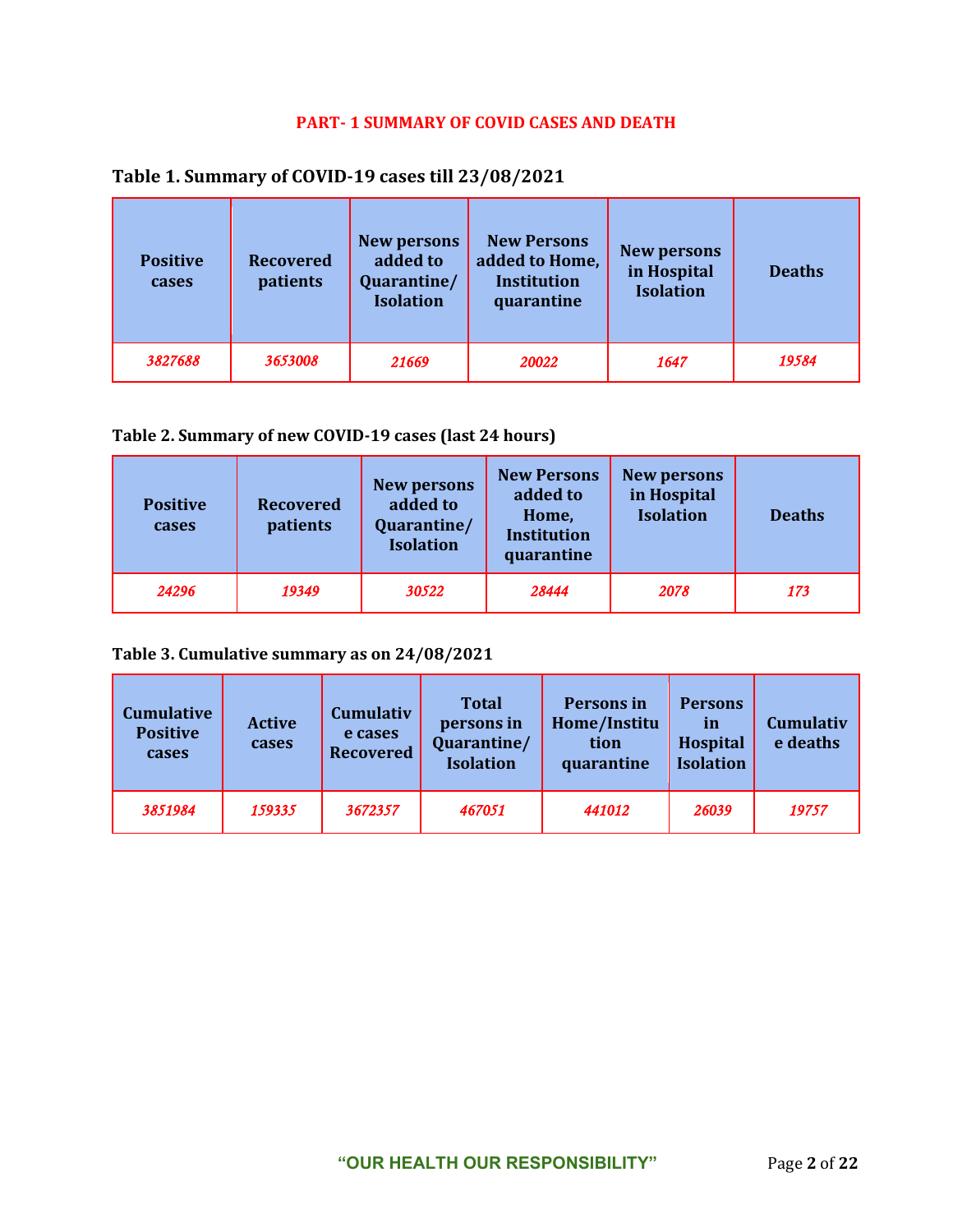# **Table 4. District wise summary of Cumulative cases, Active cases, and New positive cases**

| <b>District</b>    | <b>Positive</b><br><b>Cases</b><br>declared<br>today | <b>Declared</b><br><b>Negative</b><br>today | <b>Positive</b><br>cases<br>admitted in<br>the district | <b>Other Districts</b>                                                                                                                                                                                                  |
|--------------------|------------------------------------------------------|---------------------------------------------|---------------------------------------------------------|-------------------------------------------------------------------------------------------------------------------------------------------------------------------------------------------------------------------------|
| Thiruvananthapuram | 1435                                                 | 1087                                        | 9677                                                    | Kollam - 34, Pathanamthitta - 15, Alappuzha - 8,<br>Kottayam - 12, Idukki - 4, Ernakulam - 5, Thrissur - 2,<br>Palakkad - 4, Malappuram - 4, Kannur - 3, Others - 59                                                    |
| Kollam             | 1762                                                 | 1483                                        | 7587                                                    | Pathanamthitta - 4, Kottayam - 1, Alappuzha - 1,<br>Idukki - 3, Thrissur - 1, Palakkad - 2                                                                                                                              |
| Pathanamthitta     | 1031                                                 | 642                                         | 7851                                                    | Thiruvananthapuram - 3, Kollam - 2, Alappuzha - 2,<br>Kottayam - 34, Idukki - 7, Ernakulam - 9, Kasaragod - 1                                                                                                           |
| Alappuzha          | 1107                                                 | 1224                                        | 7886                                                    | Kollam - 1, Pathanamthitta - 38, Kottayam - 24, Idukki -<br>5, Ernakulam - 41, Palakkad - 3, Malappuram - 1,<br>Kozhikode - 9, Kannur - 3, Kasaragod - 1                                                                |
| Kottayam           | 1474                                                 | 1099                                        | 7993                                                    | Thiruvananthapuram - 2, Pathanamthitta - 26,<br>Alappuzha - 6, Idukki - 40, Ernakulam - 13, Thrissur - 1,<br>Palakkad - 1, Wayanad-1, Kannur - 2                                                                        |
| Idukki             | 612                                                  | 473                                         | 5842                                                    | Kollam - 1, Pathanamthitta - 5, Kottayam - 19,<br>Ernakulam - 22, Kannur - 2                                                                                                                                            |
| Ernakulam          | 3149                                                 | 1170                                        | 18420                                                   | Thiruvananthapuram - 3, Kollam - 1, Pathanamthitta -<br>16, Alappuzha - 2, Kottayam - 42, Idukki - 83, Thrissur -<br>9, Palakkad - 29, Malappuram - 1, Wayanad - 3, Kannur<br>- 5, Kasaragod - 4, Others - 500          |
| Thrissur           | 3046                                                 | 2476                                        | 9579                                                    | Kollam - 1, Kottayam - 1, Idukki - 3, Ernakulam - 24,<br>Palakkad - 74, Malappuram - 5, Kozhikode-1, Wayanad<br>- 2, Kasaragod - 2                                                                                      |
| Palakkad           | 2212                                                 | 1773                                        | 11082                                                   | Kollam - 1, Pathanamthitta - 1, Alappuzha - 2, Kottayam<br>- 8, Idukki - 1, Ernakulam - 30, Thrissur - 28,<br>Malappuram - 14, Kozhikode - 1, Kannur - 1                                                                |
| Malappuram         | 2778                                                 | 3025                                        | 27552                                                   | Thiruvananthapuram - 2, Pathanamthitta - 5, Kottayam<br>- 12, Idukki - 6, Ernakulam - 18, Thrissur - 7, Palakkad -<br>153, Kozhikode - 4, Wayanad - 1, Kannur - 18                                                      |
| Kozhikode          | 2875                                                 | 2426                                        | 25711                                                   | Pathanamthitta - 4, Kottayam - 3, Idukki - 2, Ernakulam<br>- 9, Thrissur - 5, Palakkad - 35, Malappuram - 10,<br>Wayanad - 42, Kannur - 53, Kasaragod - 24                                                              |
| Wayanad            | 879                                                  | 663                                         | 6479                                                    | Idukki - 2, Ernakulam - 4, Kannur - 7, Kasaragod-3,<br>Others - 26                                                                                                                                                      |
| Kannur             | 1418                                                 | 1187                                        | 9030                                                    | Thiruvananthapuram - 12, Kollam - 6, Pathanamthitta -<br>4, Alappuzha - 5, Kottayam - 9, Idukki - 7, Ernakulam -<br>11, Thrissur - 11, Palakkad - 13, Malappuram - 12,<br>Kozhikode - 25, Wayanad - 13, Kasaragod - 219 |
| Kasaragod          | 518                                                  | 621                                         | 4646                                                    | Ernakulam - 1, Thrissur - 1, Wayanad - 1, Kannur - 6                                                                                                                                                                    |
| <b>Total</b>       | 24296                                                | 19349                                       | 159335                                                  |                                                                                                                                                                                                                         |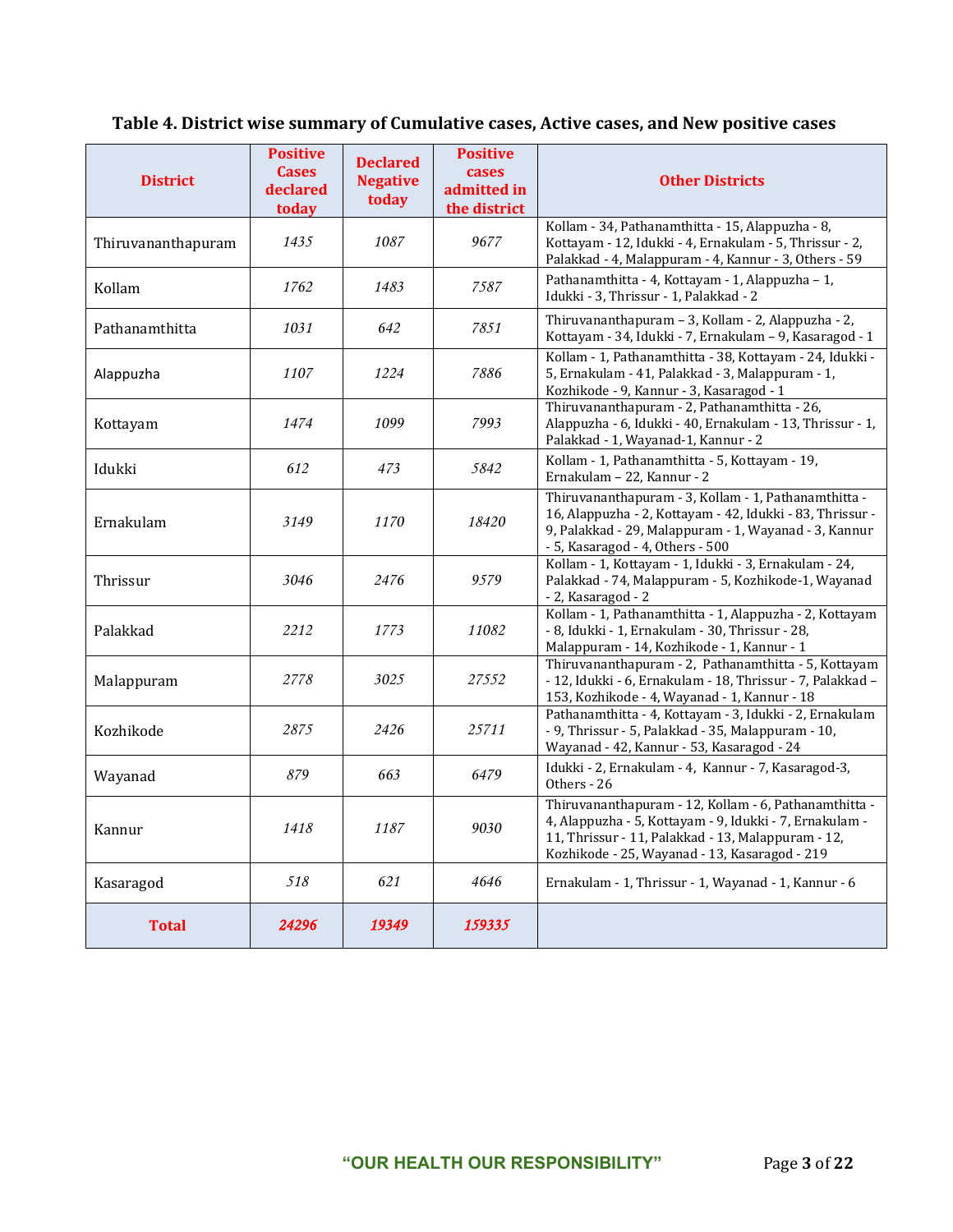## **Table 5. Summary of contact or travel history of COVID-19 cases since 4th May 2020**

| Total cases                                           | 3851485 |
|-------------------------------------------------------|---------|
| Cases with history of International/Interstate travel | 57318   |
| Cases with history of contact                         | 3794167 |

## **Table 6. Summary of contact/travel history of new COVID-19 cases reported in last 24 hours**

| Total cases                                           | 24296 |
|-------------------------------------------------------|-------|
| Cases with history of International/Interstate travel | 118   |
| Cases with history of contact                         | 22865 |
| Cases with no history of travel or contact            | 1313  |

## **Table 7. Details of COVID-19 positive deaths in the last 24 hours**

| <b>SI</b><br>no. | <b>District</b>    | <b>Name</b>          | <b>Place</b>                      | Age | <b>Gender</b> | Date of<br>death |
|------------------|--------------------|----------------------|-----------------------------------|-----|---------------|------------------|
| $\mathbf{1}$     | Thiruvananthapuram | Beena                | Vellarada grama panchayath        | 30  | Female        | 23-08-2021       |
| $\overline{2}$   | Thiruvananthapuram | Janardhanan iyer     | Thiruvananthapuram<br>corporation | 82  | Male          | 21-08-2021       |
| 3                | Thiruvananthapuram | Madhavi amma         | Thiruvananthapuram<br>corporation | 82  | Female        | 21-08-2021       |
| $\overline{4}$   | Thiruvananthapuram | Maheen               | Thiruvananthapuram<br>corporation | 57  | Male          | 23-08-2021       |
| 5                | Thiruvananthapuram | P k joseph           | Thiruvananthapuram<br>corporation | 72  | Male          | 23-08-2021       |
| 6                | Thiruvananthapuram | Radhakrishnan pillai | Chemmaruthy grama<br>panchayath   | 62  | Male          | 20-08-2021       |
| $\overline{7}$   | Thiruvananthapuram | Rani r               | Kulathoor grama<br>panchayath     | 48  | Female        | 23-08-2021       |
| 8                | Thiruvananthapuram | Renuka devi          | Thiruvananthapuram<br>corporation | 70  | Female        | 20-08-2021       |
| 9                | Thiruvananthapuram | Vijayamma            | Thiruvananthapuram<br>corporation | 85  | Female        | 23-08-2021       |
| 10               | Kollam             | Gopalakrishnan       | Kadakkal grama panchayath         | 66  | Male          | 20-08-2021       |
| 11               | Kollam             | Gouthaman            | Karunagappally municipality       | 80  | Male          | 22-08-2021       |
| 12               | Kollam             | Habeeba              | Nedumpana grama<br>panchayath     | 75  | Female        | 21-08-2021       |
| 13               | Kollam             | Leelamma             | Veliyam grama panchayath          | 60  | Female        | 21-08-2021       |
| 14               | Kollam             | Nikhil mohan         | Kundara grama panchayath          | 16  | Male          | 21-08-2021       |
| 15               | Kollam             | Parukutty            | East kallada grama<br>panchayath  | 95  | Female        | 21-08-2021       |
| 16               | Kollam             | Ponnamma             | Kollam corporation                | 84  | Female        | 20-08-2021       |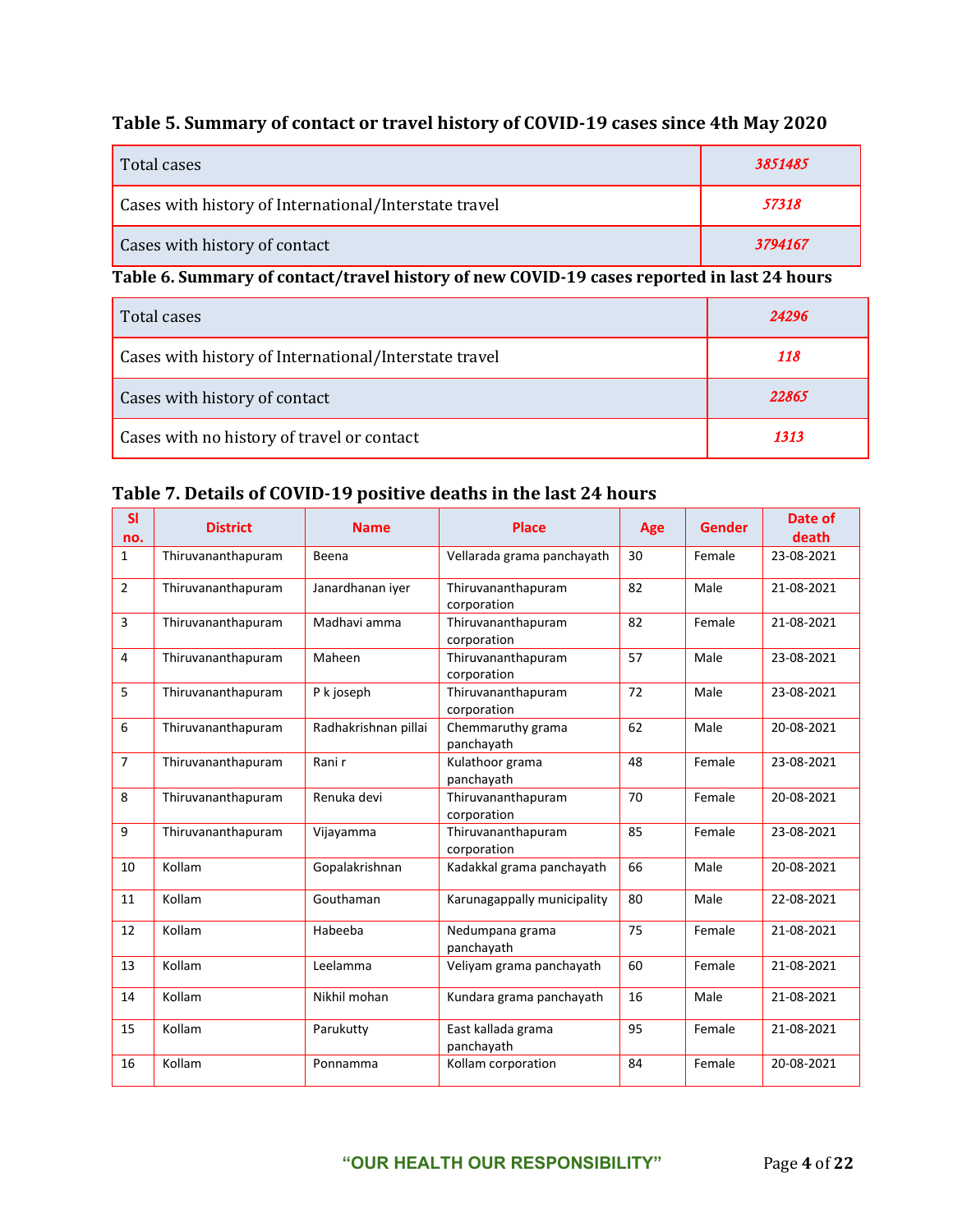| 17 | Kollam         | Rajan            | Thrikkovilvattom grama<br>panchayath  | 68 | Male   | 20-08-2021 |
|----|----------------|------------------|---------------------------------------|----|--------|------------|
| 18 | Kollam         | Sarojini         | Poothakkulam grama<br>panchayath      | 84 | Female | 20-08-2021 |
| 19 | Pathanamthitta | Ajitha g nair    | Thottappuzhassery grama<br>panchayath | 59 | Female | 21-08-2021 |
| 20 | Pathanamthitta | George koruthu   | Eraviperoor grama<br>panchayath       | 83 | Male   | 22-08-2021 |
| 21 | Pathanamthitta | Josephkutty      | Kadambanad grama<br>panchayath        | 75 | Male   | 20-08-2021 |
| 22 | Pathanamthitta | K m thomas       | Aranmula grama panchayath             | 76 | Male   | 22-08-2021 |
| 23 | Pathanamthitta | Mery thomas      | Thottappuzhassery grama<br>panchayath | 86 | Female | 21-08-2021 |
| 24 | Pathanamthitta | P m john         | Omalloor grama panchayath             | 93 | Male   | 19-08-2021 |
| 25 | Pathanamthitta | P v jayakumar    | Omalloor grama panchayath             | 49 | Male   | 06-08-2021 |
| 26 | Pathanamthitta | Ravitn           | Konni grama panchayath                | 67 | Male   | 06-08-2021 |
| 27 | Pathanamthitta | Thankamma        | Kottanad grama panchayath             | 84 | Female | 21-08-2021 |
| 28 | Pathanamthitta | V t ippe         | Ranni grama panchayath                | 90 | Male   | 20-08-2021 |
| 29 | Pathanamthitta | Zeenath n        | Adoor municipality                    | 62 | Female | 22-08-2021 |
| 30 | Alappuzha      | Aysha beevi      | Arookutty grama<br>panchayath         | 68 | Female | 20-08-2021 |
| 31 | Alappuzha      | Radhakrishnan    | Pathiyoor grama panchayath            | 72 | Male   | 09-08-2021 |
| 32 | Alappuzha      | Rajeev r         | Thycattussery grama<br>panchayath     | 59 | Male   | 10-08-2021 |
| 33 | Alappuzha      | Santhamma thomas | Puliyur grama panchayath              | 67 | Female | 20-08-2021 |
| 34 | Alappuzha      | Sarojini         | Mulakkuzha grama<br>panchayath        | 68 | Female | 22-08-2021 |
| 35 | Kottayam       | Andrews ny       | Manarcadu grama<br>panchayath         | 72 | Male   | 23-08-2021 |
| 36 | Kottayam       | Annamma john     | Kottayam municipality                 | 84 | Female | 11-08-2021 |
| 37 | Kottayam       | Baby john        | Madappally grama<br>panchayath        | 72 | Male   | 14-08-2021 |
| 38 | Kottayam       | Jyothiraj        | Changanassery municipality            | 54 | Male   | 28-07-2021 |
| 39 | Kottayam       | Nandini          | Panachikadu grama<br>panchayath       | 78 | Female | 21-08-2021 |
| 40 | Kottayam       | Nazarta          | Kottayam municipality                 | 57 | Male   | 19-08-2021 |
| 41 | Kottayam       | Somavally        | Ayarkunnam grama<br>panchayath        | 65 | Female | 18-08-2021 |
| 42 | Kottayam       | Thressiamma      | Kanakkary grama<br>panchayath         | 56 | Female | 23-08-2021 |
| 43 | Kottayam       | Varghese         | Madappally grama<br>panchayath        | 81 | Male   | 16-08-2021 |
| 44 | Idukki         | Annamma cherian  | Pampadumpara grama<br>panchayath      | 72 | Female | 16-08-2021 |
| 45 | Idukki         | Shekar           | Nedumkandom grama<br>panchayath       | 56 | Male   | 16-08-2021 |
| 46 | Ernakulam      | Abdul jaleel     | Kochi corporation                     | 53 | Male   | 20-08-2021 |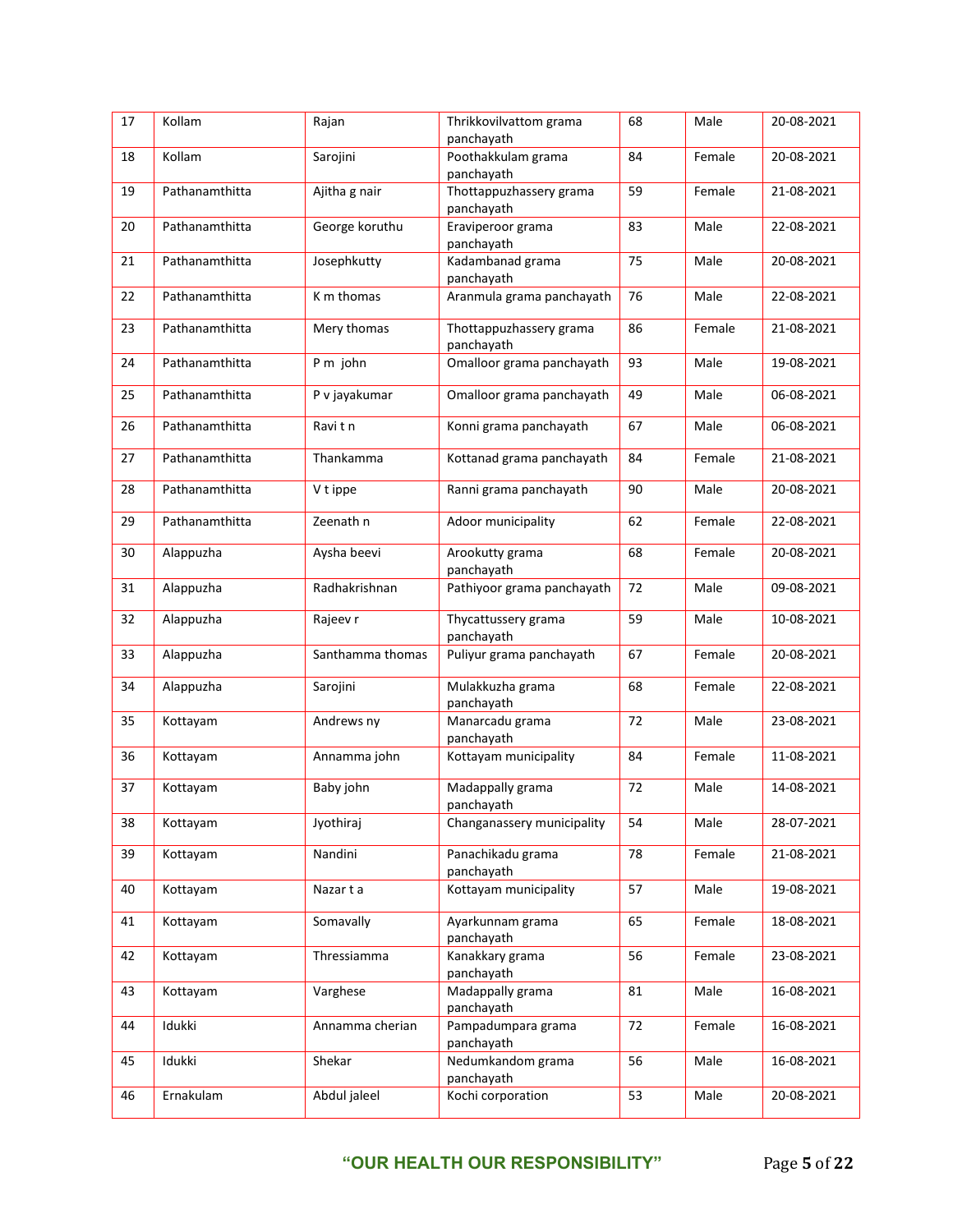| 47 | Ernakulam | Bhaskaran p          | Udayamperoor grama<br>panchayath   | 60 | Male   | 21-08-2021 |
|----|-----------|----------------------|------------------------------------|----|--------|------------|
| 48 | Ernakulam | Devassy cp           | Thuravoor grama<br>panchayath      | 68 | Male   | 22-08-2021 |
| 49 | Ernakulam | Jaya anandan         | Puthenvelikara grama<br>panchayath | 52 | Female | 10-08-2021 |
| 50 | Ernakulam | Jeevan das           | Vadakkekara grama<br>panchayath    | 65 | Male   | 19-08-2021 |
| 51 | Ernakulam | Kalikutty            | Kizhakkambalam grama<br>panchayath | 67 | Female | 21-08-2021 |
| 52 | Ernakulam | K c rajan            | Kochi corporation                  | 78 | Male   | 20-08-2021 |
| 53 | Ernakulam | K g anil             | Kalady grama panchayath            | 42 | Male   | 25-07-2021 |
| 54 | Ernakulam | Mary ummachan        | Aluva municipality                 | 74 | Female | 23-08-2021 |
| 55 | Ernakulam | Mercy george         | Kavalangad grama<br>panchayath     | 72 | Female | 20-08-2021 |
| 56 | Ernakulam | S ramachandra pillai | Kumbalam grama<br>panchayath       | 82 | Male   | 23-08-2021 |
| 57 | Ernakulam | Velayudhan           | Aluva municipality                 | 70 | Male   | 19-08-2021 |
| 58 | Ernakulam | Viswanadahan         | Keezhmadu grama<br>panchayath      | 68 | Male   | 23-08-2021 |
| 59 | Thrissur  | Amina                | Engandiyoor grama<br>panchayath    | 80 | Female | 22-08-2021 |
| 60 | Thrissur  | Annies varghese      |                                    | 73 | Female | 02-07-2021 |
| 61 | Thrissur  | Aysha                | Thalikulam grama<br>panchayath     | 88 | Female | 21-08-2021 |
| 62 | Thrissur  | Ayyappan m r         | Koratty grama panchayath           | 90 | Male   | 19-08-2021 |
| 63 | Thrissur  | Babu k j             | Thekkumkara grama<br>panchayath    | 58 | Male   | 22-08-2021 |
| 64 | Thrissur  | <b>Bhaskaran</b>     | Guruvayoor municipality            | 90 | Male   | 22-08-2021 |
| 65 | Thrissur  | Jayesh               | Valappad grama panchayath          | 40 | Male   | 22-08-2021 |
| 66 | Thrissur  | Kannan ka            | Venkitangu grama<br>panchayath     | 64 | Male   | 23-08-2021 |
| 67 | Thrissur  | Karthayani amma      | Tholur grama panchayath            | 72 | Female | 06-08-2021 |
| 68 | Thrissur  | Karuppan             | Vadanappilly grama<br>panchayath   | 86 | Male   | 21-08-2021 |
| 69 | Thrissur  | Khader               | Chavakkad municipality             | 78 | Male   | 21-08-2021 |
| 70 | Thrissur  | Kunjalakutty         | Thrishur corporation               | 81 | Female | 21-08-2021 |
| 71 | Thrissur  | Kunji                | Avanur grama panchayath            | 65 | Female | 22-08-2021 |
| 72 | Thrissur  | Kurumba kandaran     | Vellangalur grama<br>panchayath    | 81 | Female | 22-08-2021 |
| 73 | Thrissur  | Leela k a            | Adat grama panchayath              | 73 | Female | 22-08-2021 |
| 74 | Thrissur  | Mani                 | Porkulam grama panchayath          | 70 | Female | 21-08-2021 |
| 75 | Thrissur  | M r kutty            | Kadavalloor grama<br>panchayath    | 80 | Male   | 21-08-2021 |
| 76 | Thrissur  | Nafeeza aboobakkar   | Kaipamangalam grama<br>panchayath  | 72 | Others | 21-08-2021 |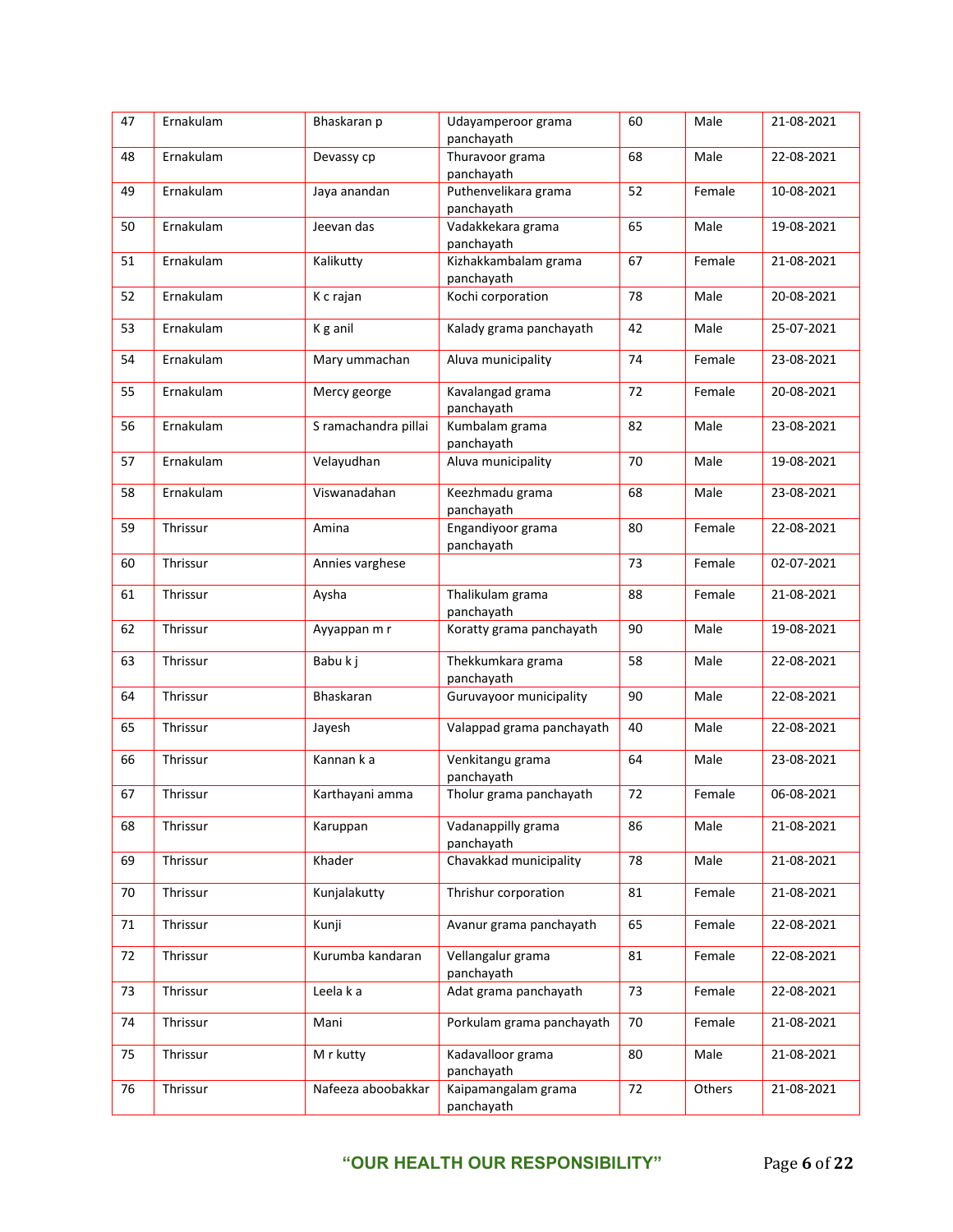| 77  | Thrissur | Nalini             | Thrishur corporation              | 50 | Female | 22-08-2021 |
|-----|----------|--------------------|-----------------------------------|----|--------|------------|
| 78  | Thrissur | Noordheen          | Vadanappilly grama<br>panchayath  | 67 | Male   | 21-08-2021 |
| 79  | Thrissur | Sajan c k          | Choondal grama panchayath         | 44 | Male   | 22-08-2021 |
| 80  | Thrissur | Saleena            | Kadukutty grama<br>panchayath     | 73 | Female | 18-08-2021 |
| 81  | Thrissur | Satheesh kumar v g | Mathilakam grama<br>panchayath    | 46 | Male   | 30-07-2021 |
| 82  | Thrissur | Shijo              | Pananchery grama<br>panchayath    | 29 | Male   | 21-08-2021 |
| 83  | Thrissur | Thankamma          | Chelakkara grama<br>panchayath    | 80 | Female |            |
| 84  | Thrissur | Thomas v k         | Aloor grama panchayath            | 72 | Male   | 19-08-2021 |
| 85  | Thrissur | Thressiakutty      | Thrikkur grama panchayath         | 95 | Female | 20-08-2021 |
| 86  | Thrissur | Thressia poulose   | Velookkara grama<br>panchayath    | 87 | Female | 20-08-2021 |
| 87  | Thrissur | Veronicca          | Vadakkancherry<br>municipality    | 69 | Female | 22-08-2021 |
| 88  | Thrissur | Viswambaran        | Nadathara grama<br>panchayath     | 59 | Male   | 22-08-2021 |
| 89  | Thrissur | V k alikunju       | Anthikkad grama<br>panchayath     | 70 | Male   | 21-08-2021 |
| 90  | Palakkad | Abdul rahiman      | Vadakkenchery grama<br>panchayath | 77 | Male   | 21-08-2021 |
| 91  | Palakkad | Achuthan           | Palakkad municipality             | 90 | Male   | 18-08-2021 |
| 92  | Palakkad | Ayoob              | Ambalapara grama<br>panchayath    | 40 | Male   | 24-08-2021 |
| 93  | Palakkad | Bindhu d           | Nalleppilly grama<br>panchayath   | 48 | Female | 20-08-2021 |
| 94  | Palakkad | Chathan            | Thrithala grama panchayath        | 65 | Male   | 20-08-2021 |
| 95  | Palakkad | Kittan             | Kozhinjampara grama<br>panchayath | 65 | Male   | 23-08-2021 |
| 96  | Palakkad | Kodiya             | Lekkidi-perur grama<br>panchayath | 82 | Female | 23-08-2021 |
| 97  | Palakkad | Kunjan             | Chalissery grama<br>panchayath    | 82 | Male   | 14-08-2021 |
| 98  | Palakkad | Kunjan             | Kannadi grama panchayath          | 90 | Male   | 23-08-2021 |
| 99  | Palakkad | Kuppuswami         | Palakkad municipality             | 70 | Male   | 22-08-2021 |
| 100 | Palakkad | Madhavikutty       | Shornur municipality              | 78 | Female | 17-08-2021 |
| 101 | Palakkad | Maimoona           | Kulukkallur grama<br>panchayath   | 52 | Female | 18-08-2021 |
| 102 | Palakkad | Meenakshi          | Kodumba grama panchayath          | 60 | Female | 24-08-2021 |
| 103 | Palakkad | Muhammed kutty     | Pattambi municipality             | 86 | Male   | 17-08-2021 |
| 104 | Palakkad | Parvathi           | Alathur grama panchayath          | 61 | Female | 23-08-2021 |
| 105 | Palakkad | Raman nair         | Keralasseri grama<br>panchayath   | 96 | Male   | 18-08-2021 |
| 106 | Palakkad | Reethi k g         | Mankara grama panchayath          | 40 | Female | 05-08-2021 |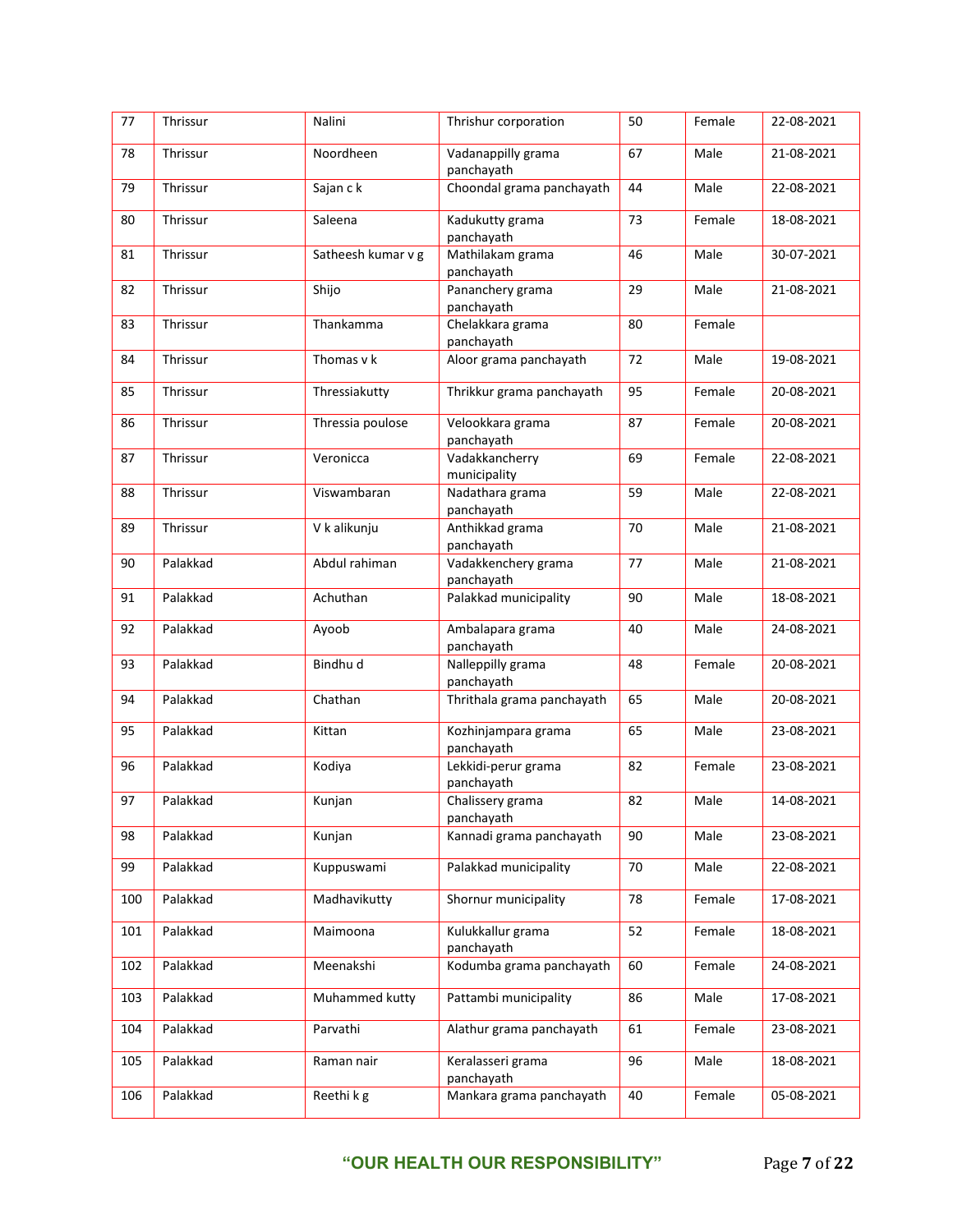| 107 | Palakkad   | Sankaranarayanan | Chalavara grama<br>panchayath      | 77 | Male   | 21-08-2021 |
|-----|------------|------------------|------------------------------------|----|--------|------------|
| 108 | Palakkad   | Sivaraman        | Palakkad municipality              | 83 | Male   | 23-08-2021 |
| 109 | Palakkad   | Subramanian b    | Puduppariyaram grama<br>panchayath | 69 | Male   | 16-08-2021 |
| 110 | Palakkad   | Susheela         | Palakkad municipality              | 70 | Female | 22-08-2021 |
| 111 | Palakkad   | Travussa         | Puthukode grama<br>panchayath      | 70 | Male   | 20-08-2021 |
| 112 | Palakkad   | Umaiba           | Vilayur grama panchayath           | 49 | Female | 24-08-2021 |
| 113 | Palakkad   | Unnikrishnan m e | Muthuthala grama<br>panchayath     | 75 | Male   | 24-08-2021 |
| 114 | Palakkad   | Vijayakumari     | Elappully grama panchayath         | 45 | Female | 21-08-2021 |
| 115 | Palakkad   | Yusuf            | Nemmara grama<br>panchayath        | 80 | Male   | 22-08-2021 |
| 116 | Malappuram | Alavi kutty      | Thrikkalangode grama<br>panchayath | 75 | Male   | 21-08-2021 |
| 117 | Malappuram | Asmabi           | Thiruvali grama panchayath         | 55 | Female | 23-08-2021 |
| 118 | Malappuram | Beevi            | Karuvarakundu grama<br>panchayath  | 90 | Female | 21-08-2021 |
| 119 | Malappuram | Biyyathu m p     | Moonniyur grama<br>panchayath      | 80 | Female | 23-08-2021 |
| 120 | Malappuram | Chathankkutty    | Manjeri municipality               | 53 | Male   | 20-08-2021 |
| 121 | Malappuram | Fathima          | Manjeri municipality               | 63 | Female | 24-08-2021 |
| 122 | Malappuram | Hassan koya      | Thenhippalam grama<br>panchayath   | 76 | Male   | 21-08-2021 |
| 123 | Malappuram | Kadeeja          | Manjeri municipality               | 50 | Female | 24-08-2021 |
| 124 | Malappuram | Kadiyumma        | Mankada grama panchayath           | 65 | Female | 22-08-2021 |
| 125 | Malappuram | Kunjimuhammed    | Anakayam grama<br>panchayath       | 68 | Male   | 18-08-2021 |
| 126 | Malappuram | Muhammed         | Thiruvali grama panchayath         | 72 | Male   | 20-08-2021 |
| 127 | Malappuram | Muhammed kutty   | Moonniyur grama<br>panchayath      | 60 | Male   | 22-08-2021 |
| 128 | Malappuram | Nafeesa          | Manjeri municipality               | 80 | Female | 22-08-2021 |
| 129 | Malappuram | Narayani         | Malappuram municipality            | 80 | Female | 21-08-2021 |
| 130 | Malappuram | Pathumma kutty   | Malappuram municipality            | 79 | Female | 21-08-2021 |
| 131 | Malappuram | Saidalavi        | Anakayam grama<br>panchayath       | 65 | Male   | 18-08-2021 |
| 132 | Malappuram | Saifunnisa       | Maranchery grama<br>panchayath     | 43 | Female | 21-08-2021 |
| 133 | Malappuram | Sankaranarayanan | Ponnani municipality               | 79 | Male   | 21-08-2021 |
| 134 | Malappuram | Sapwan sharma    | Ponmala grama panchayath           | 42 | Male   | 23-08-2021 |
| 135 | Malappuram | Shyvan           | Vengara grama panchayath           | 34 | Male   | 23-08-2021 |
| 136 | Malappuram | Suhara           | Thanalur grama panchayath          | 57 | Female | 21-08-2021 |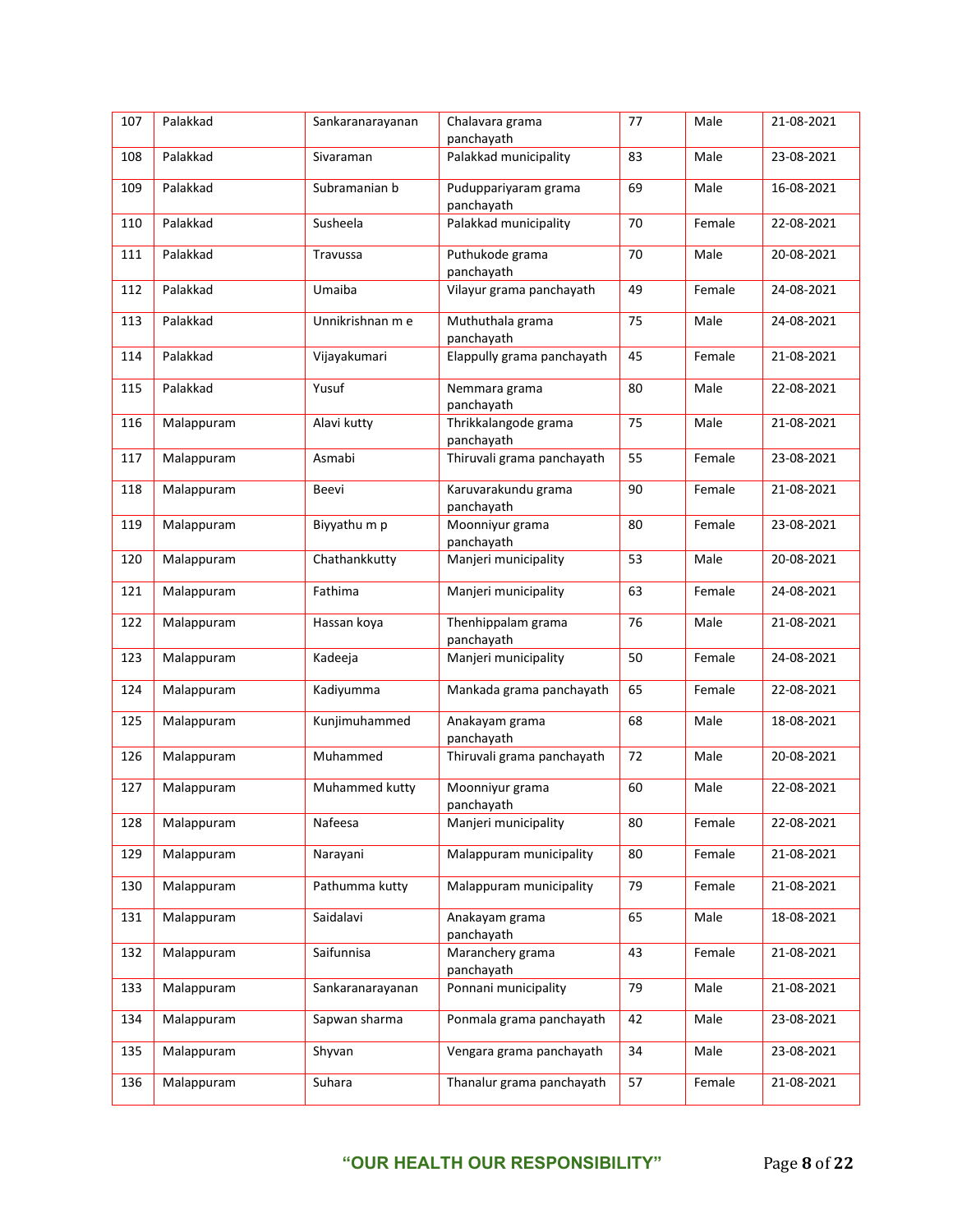| 137 | Malappuram | Ummarkoya                | Maranchery grama<br>panchayath    | 65 | Male   | 22-08-2021 |
|-----|------------|--------------------------|-----------------------------------|----|--------|------------|
| 138 | Malappuram | Veeran kutty             | Thazhekkode grama<br>panchayath   | 70 | Male   | 21-08-2021 |
| 139 | Malappuram | Velayudhan               | Alamkode grama<br>panchayath      | 60 | Male   | 17-08-2021 |
| 140 | Kozhikode  | Abu haji                 | Kattippara grama<br>panchayath    | 67 | Male   | 21-08-2021 |
| 141 | Kozhikode  | Ahammed bava             | Kozhikode corporation             | 68 | Male   | 21-08-2021 |
| 142 | Kozhikode  | Aminabi                  | Kozhikode corporation             | 85 | Female | 21-08-2021 |
| 143 | Kozhikode  | Ammed k t k              | Purameri grama panchayath         | 83 | Male   | 21-08-2021 |
| 144 | Kozhikode  | Beevi                    | Onchiyam grama<br>panchayath      | 75 | Female | 21-08-2021 |
| 145 | Kozhikode  | Cheeru                   | Kayakkodi grama<br>panchayath     | 75 | Female | 20-08-2021 |
| 146 | Kozhikode  | Damodaran<br>namboothiri | Ayancheri grama<br>panchayath     | 79 | Male   | 22-08-2021 |
| 147 | Kozhikode  | John                     | Narikkuni grama panchayath        | 70 | Male   | 21-08-2021 |
| 148 | Kozhikode  | Kadeeshabi               | Kozhikode corporation             | 75 | Female | 21-08-2021 |
| 149 | Kozhikode  | Kannan                   | Payyoli municipality              | 73 | Male   | 21-08-2021 |
| 150 | Kozhikode  | Karthyayani              | Kozhikode corporation             | 84 | Female | 20-08-2021 |
| 151 | Kozhikode  | Kelappan                 | Perambra grama<br>panchayath      | 97 | Male   | 21-08-2021 |
| 152 | Kozhikode  | Kumaran                  | Kunnamangalam grama<br>panchayath | 80 | Male   | 21-08-2021 |
| 153 | Kozhikode  | Mariyam                  | Perambra grama<br>panchayath      | 70 | Female | 21-08-2021 |
| 154 | Kozhikode  | Mohanan                  | Atholi grama panchayath           | 68 | Male   | 04-07-2021 |
| 155 | Kozhikode  | Muhammed                 | Karasseri grama panchayath        | 74 | Male   | 20-08-2021 |
| 156 | Kozhikode  | Radhakrishnan p k        | Vadakara municipality             | 64 | Male   | 18-08-2021 |
| 157 | Kozhikode  | Santha                   | Balussery grama panchayath        | 55 | Female | 21-08-2021 |
| 158 | Kozhikode  | Satheesh kumar           | Edacheri grama panchayath         | 45 | Male   | 22-08-2021 |
| 159 | Kozhikode  | Ummacha o p              | Eramala grama panchayath          | 81 | Female | 22-08-2021 |
| 160 | Kozhikode  | Unni                     | Kunnamangalam grama<br>panchayath | 80 | Female | 20-08-2021 |
| 161 | Kozhikode  | Vasantha                 | Payyoli municipality              | 75 | Female | 20-08-2021 |
| 162 | Wayanad    | Kullan                   | Nenmeni grama panchayath          | 55 | Male   | 22-08-2021 |
| 163 | Wayanad    | Kunjimuhammed            | Nenmeni grama panchayath          | 46 | Male   | 20-08-2021 |
| 164 | Wayanad    | Kuttykrishnan            | Meppadi                           | 75 | Male   | 18-08-2021 |
| 165 | Wayanad    | Prakasan                 | Aranappara                        | 43 | Male   | 20-08-2021 |
| 166 | Wayanad    | Revathi                  | Mananthavady municipality         | 60 | Female | 19-08-2021 |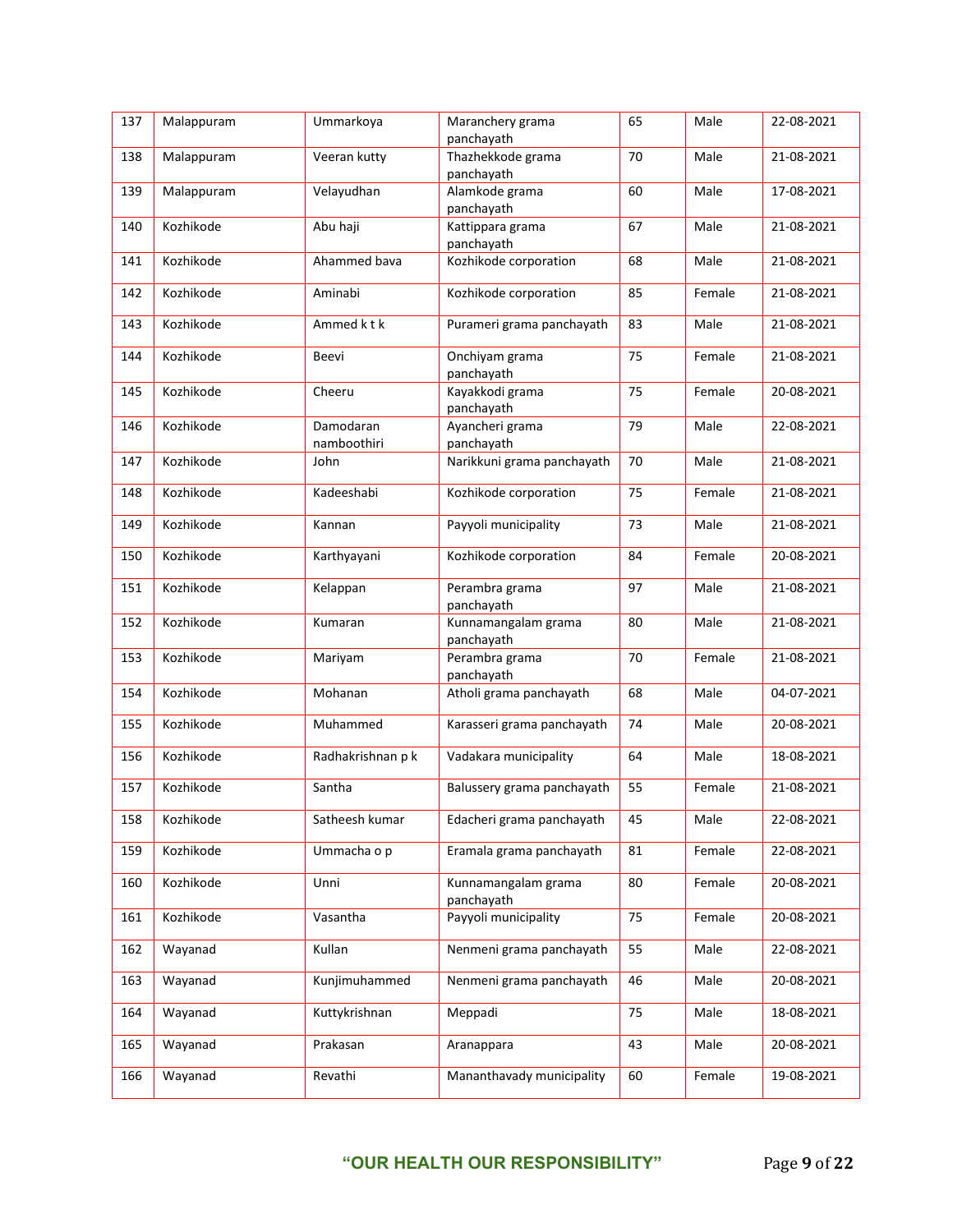| 167 | Wayanad   | Vasudevan | Pazhpathoor                    | 67 | Male   | 21-08-2021 |
|-----|-----------|-----------|--------------------------------|----|--------|------------|
| 168 | Kasaragod | Ali k m   | Kanhangad municipality         | 71 | Male   | 20-08-2021 |
| 169 | Kasaragod | Aliyumma  | Trikaripur grama<br>panchayath | 83 | Female | 23-08-2021 |
| 170 | Kasaragod | Avisha    | Badiadka grama panchayath      | 51 | Female | 22-08-2021 |
| 171 | Kasaragod | Kadeeja p | Chengala grama panchayath      | 62 | Female | 22-08-2021 |
| 172 | Kasaragod | Kunhammed | Kasaragod municipality         | 85 | Male   | 21-08-2021 |
| 173 | Kasaragod | Meenakshi | Nileshwar municipality         | 68 | Female | 21-08-2021 |

*Detailed list is available with the respective District Medical office (Health)*

#### **Table 8. Summary of critical patients**

| Patients in ICUs               | 2057 |
|--------------------------------|------|
| Patients on Ventilator support | 761  |

*\*The data shown contains ICU and Ventilator data from both government and private hospitals*

#### **PART- II COVID-19 TESTING**

## **Table 9. Cumulative number of samples tested**

| <b>Cumulative</b><br><b>Samples</b><br><b>Sent</b> | Cumulative<br>routine +<br><b>Sentinel</b><br>samples | <b>Airport</b><br>surveillance | <b>CB NAAT</b> | <b>True</b><br><b>NAT</b> | <b>POCT</b><br><b>PCR</b> | <b>RT</b><br><b>LAMP</b> | Antigen<br><b>Assay</b> |
|----------------------------------------------------|-------------------------------------------------------|--------------------------------|----------------|---------------------------|---------------------------|--------------------------|-------------------------|
| 30453773                                           | 10640454                                              | 77321                          | 94394          | 690517                    | 13853                     | 19660                    | 18917574                |

#### **Table 10. Details of new COVID-19 samples in the last 24 hours**

| <b>Samples Sent</b> | Routine +<br><b>Sentinel Samples</b><br>(PCR) | <b>CB NAAT</b> | <b>True NAT</b> | <b>POCT PCR</b> | <b>RT LAMP</b> | Antigen<br><b>Assay</b> |
|---------------------|-----------------------------------------------|----------------|-----------------|-----------------|----------------|-------------------------|
| 134706              | 41739                                         | 351            | 1837            | 96              | 361            | 90322                   |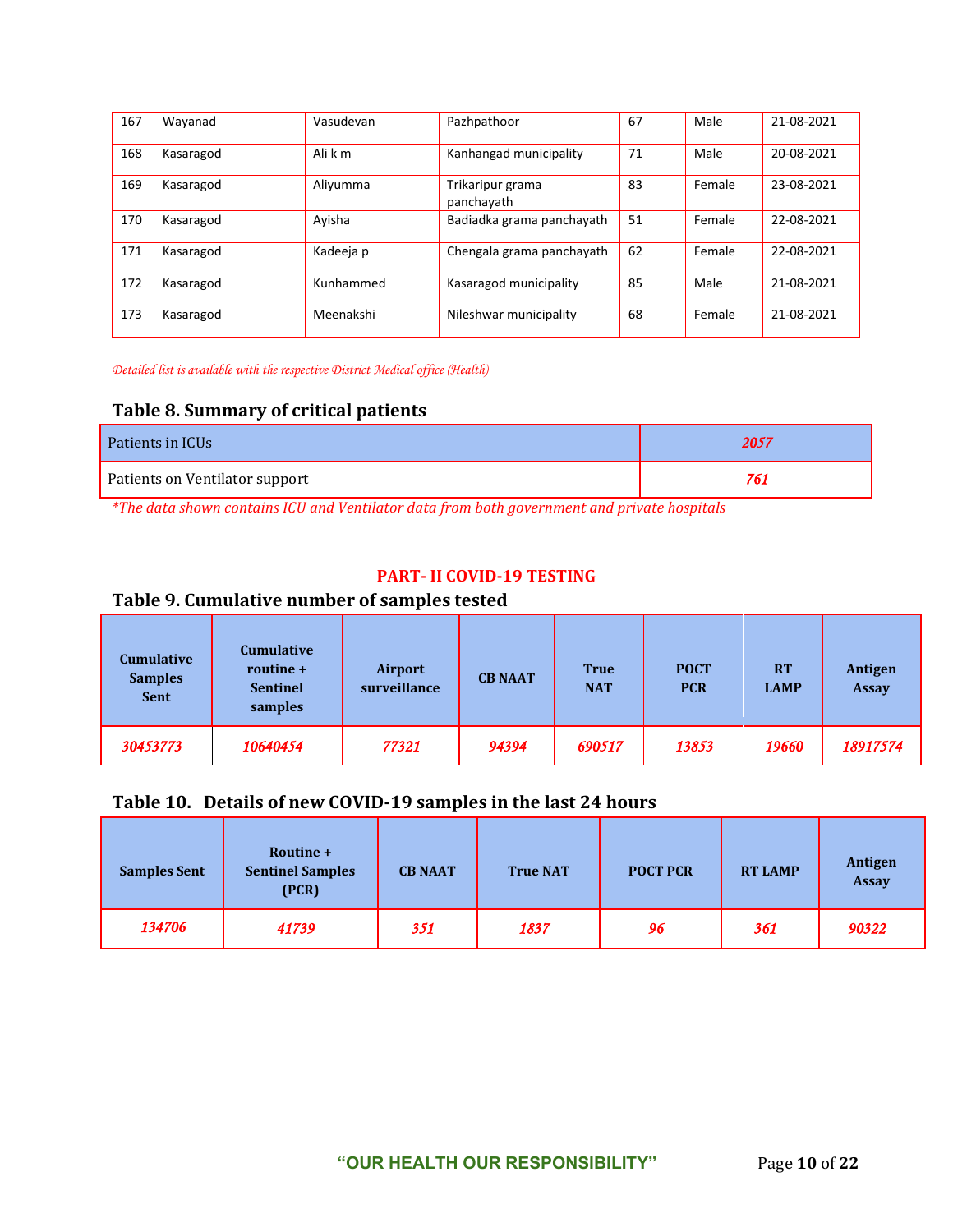#### **PART-III SURVEILLANCE**

#### **Table 11. District wise distribution of persons under quarantine and isolation**

| <b>District</b>    | <b>Persons under</b><br>observation as<br>on today | <b>Persons under</b><br>home/institutional<br>quarantine as on today | <b>Total persons under</b><br>hospital Isolation as<br>on today | <b>Persons</b><br>hospitalized<br>today |
|--------------------|----------------------------------------------------|----------------------------------------------------------------------|-----------------------------------------------------------------|-----------------------------------------|
| Thiruvananthapuram | 27164                                              | 23548                                                                | 3616                                                            | 300                                     |
| Kollam             | 21887                                              | 19748                                                                | 2139                                                            | 295                                     |
| Pathanamthitta     | 11608                                              | 10247                                                                | 1361                                                            | 33                                      |
| Alappuzha          | 18876                                              | 17071                                                                | 1805                                                            | 81                                      |
| Kottayam           | 39370                                              | 37372                                                                | 1998                                                            | 73                                      |
| Idukki             | 11054                                              | 10328                                                                | 726                                                             | 18                                      |
| Ernakulam          | 39427                                              | 36344                                                                | 3083                                                            | 145                                     |
| Thrissur           | 49091                                              | 46998                                                                | 2093                                                            | 307                                     |
| Palakkad           | 35912                                              | 33636                                                                | 2276                                                            | 202                                     |
| Malappuram         | 73005                                              | 71416                                                                | 1589                                                            | 201                                     |
| Kozhikode          | 74661                                              | 72124                                                                | 2537                                                            | 151                                     |
| Wayanad            | 16133                                              | 14936                                                                | 1197                                                            | 116                                     |
| Kannur             | 30675                                              | 29708                                                                | 967                                                             | 132                                     |
| Kasaragod          | 18188                                              | 17536                                                                | 652                                                             | 24                                      |
| <b>Total</b>       | 467051                                             | 441012                                                               | 26039                                                           | 2078                                    |

## **Table 12. Summary of Travel surveillance 24/08/2021**

| <b>Mode of Travel</b> | <b>Cumulative number of Passengers</b> |
|-----------------------|----------------------------------------|
| International airport | 1858905                                |
| Domestic airport      | 990618                                 |
| <b>Total</b>          | 2849523                                |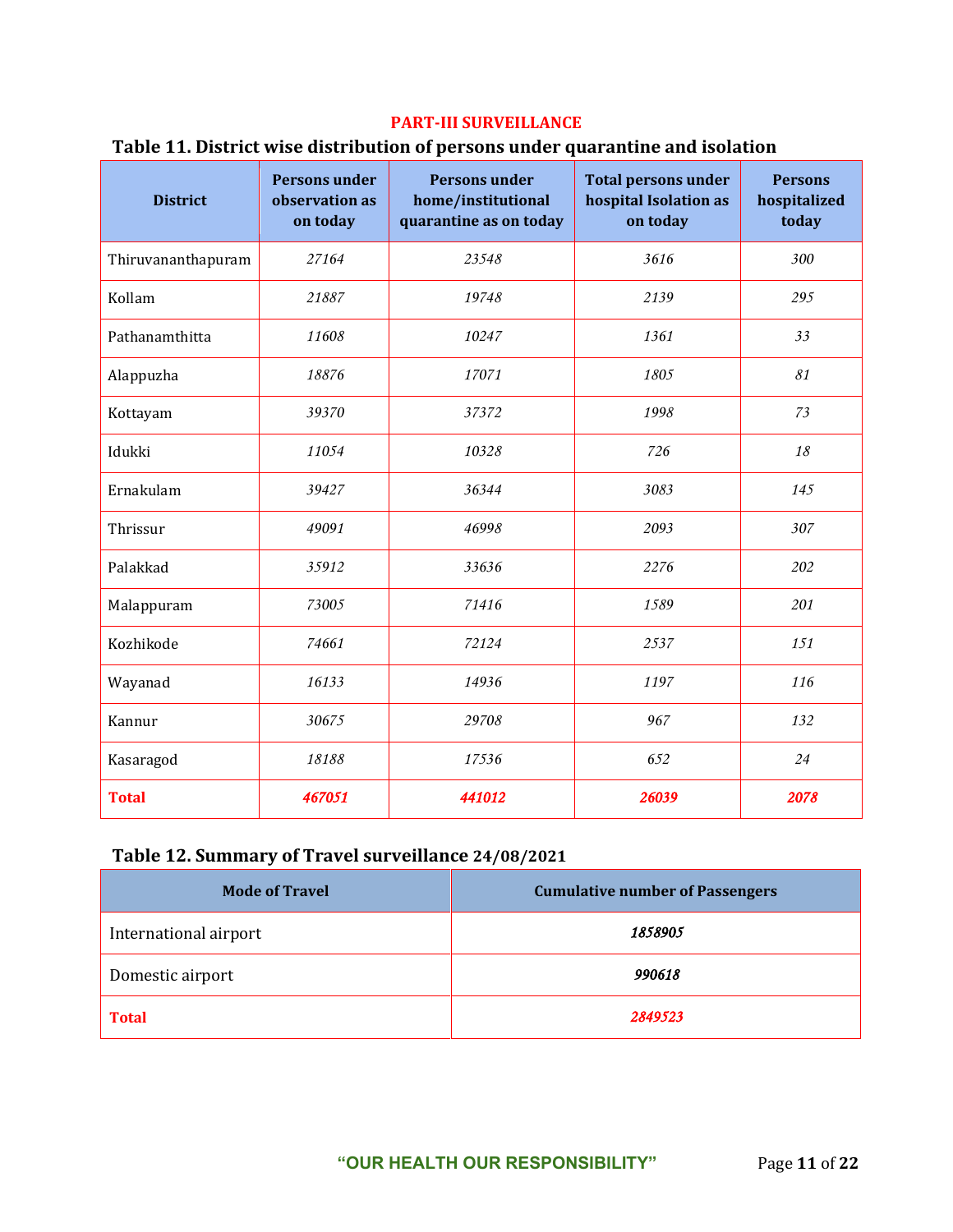#### **PART-IV PSYCHOSOCIAL SUPPORT**

**'***Ottakalla Oppamundu***'** is a program for providing Psychosocial support to the people in quarantine, isolation, school children and other categories of population as well as to the community in general. 938 Mental Health Personnel including Psychiatrists, Psychiatric Social Workers, Clinical Psychologists, and Counsellors are working and have given psychosocial support.

| No. of Psychosocial workers                                                                                                                       | 938        |
|---------------------------------------------------------------------------------------------------------------------------------------------------|------------|
| Total Psychosocial support calls made to persons in quarantine/ isolation.                                                                        | 6144597    |
| Total psychosocial support follow-up calls made                                                                                                   | 3089520    |
| Total Post COVID calls                                                                                                                            | 845672     |
| Total calls made to persons under treatment for mental illnesses, migrant<br>labourers, differently abled children, elderly persons staying alone | 348860     |
| Total Psychosocial support calls to school children                                                                                               | 874137     |
| Total psychosocial support calls to health care workers                                                                                           | 64194      |
| Total Psychosocial support calls received in helpline numbers                                                                                     | 83062      |
| <b>Total calls to all categories of Persons</b>                                                                                                   | 1,14,50,04 |

## **Table.13. Psychosocial support provided through the program "Ottakalla Oppamundu"**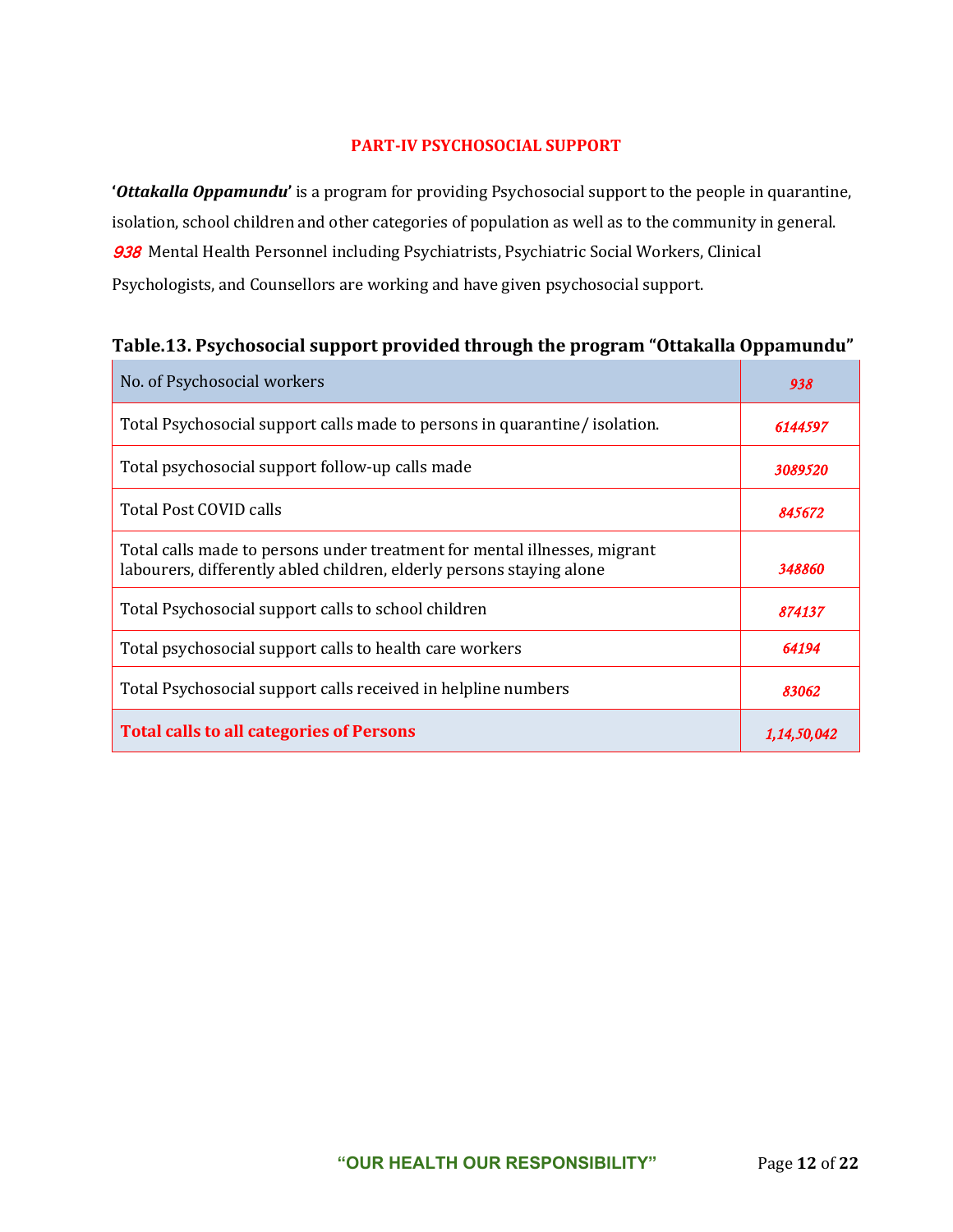| $\frac{1}{2}$<br><b>Panchayaths and Urban Wards with WIPR&gt;8</b> |                    |                   |                 |  |
|--------------------------------------------------------------------|--------------------|-------------------|-----------------|--|
| Sl. No                                                             | <b>District</b>    | <b>LSG</b>        | <b>Ward No</b>  |  |
| 1                                                                  | Thiruvananthapuram | Attingal $(M)$    | 28              |  |
| $\overline{c}$                                                     | Kollam             | Paravoor(M)       | 6               |  |
| 3                                                                  | Kollam             | Paravoor(M)       | $\mathbf{1}$    |  |
| 4                                                                  | Pathanamthitta     | Pathanamthitta(M) | 5               |  |
| 5                                                                  | Pathanamthitta     | Thiruvalla(M)     | $\overline{2}$  |  |
| 6                                                                  | Kottayam           | Changanassery(M)  | 9               |  |
| $\tau$                                                             | Kottayam           | Changanassery(M)  | 10              |  |
| 8                                                                  | Kottayam           | Changanassery(M)  | 20              |  |
| 9                                                                  | Kottayam           | Changanassery(M)  | 14              |  |
| 10                                                                 | Kottayam           | Changanassery(M)  | 15              |  |
| 11                                                                 | Kottayam           | Changanassery(M)  | 18              |  |
| 12                                                                 | Kottayam           | Erattupetta(M)    | 16              |  |
| 13                                                                 | Kottayam           | Erattupetta(M)    | 24              |  |
| 14                                                                 | Kottayam           | Ettumanoor(M)     | 5               |  |
| 15                                                                 | Kottayam           | Ettumanoor(M)     | 23              |  |
| 16                                                                 | Kottayam           | Ettumanoor(M)     | 28              |  |
| 17                                                                 | Kottayam           | Kottayam(M)       | 31              |  |
| 18                                                                 | Kottayam           | Kottayam(M)       | 33              |  |
| 19                                                                 | Kottayam           | Kottayam(M)       | 39              |  |
| 20                                                                 | Kottayam           | Kottayam(M)       | 40              |  |
| 21                                                                 | Kottayam           | Kottayam(M)       | 43              |  |
| 22                                                                 | Kottayam           | Kottayam(M)       | 51              |  |
| 23                                                                 | Kottayam           | Pala(M)           | $\overline{c}$  |  |
| 24                                                                 | Kottayam           | Pala(M)           | 3               |  |
| 25                                                                 | Kottayam           | Pala(M)           | $\overline{4}$  |  |
| 26                                                                 | Kottayam           | Pala(M)           | 10              |  |
| 27                                                                 | Kottayam           | Pala(M)           | 12              |  |
| 28                                                                 | Kottayam           | Pala(M)           | $\overline{14}$ |  |
| 29                                                                 | Kottayam           | Pala(M)           | 16              |  |
| 30                                                                 | Kottayam           | Pala(M)           | 17              |  |
| 31                                                                 | Kottayam           | Pala(M)           | 18              |  |
| 32                                                                 | Kottayam           | Pala(M)           | 26              |  |
| 33                                                                 | Kottayam           | Vaikom(M)         | 8               |  |
| 34                                                                 | Kottayam           | Vaikom(M)         | 13              |  |
| 35                                                                 | Alappuzha          | Cherthala (M)     | 16              |  |
| 36                                                                 | Alappuzha          | Cherthala (M)     | 21              |  |
| 37                                                                 | Alappuzha          | Cherthala (M)     | 15              |  |
| 38                                                                 | Alappuzha          | Cherthala (M)     | 18              |  |

#### **PART-V ANNEXURES**

## **Annexure-1: List of Hotspots as on 24/08/2021**

**"OUR HEALTH OUR RESPONSIBILITY"** Page **13** of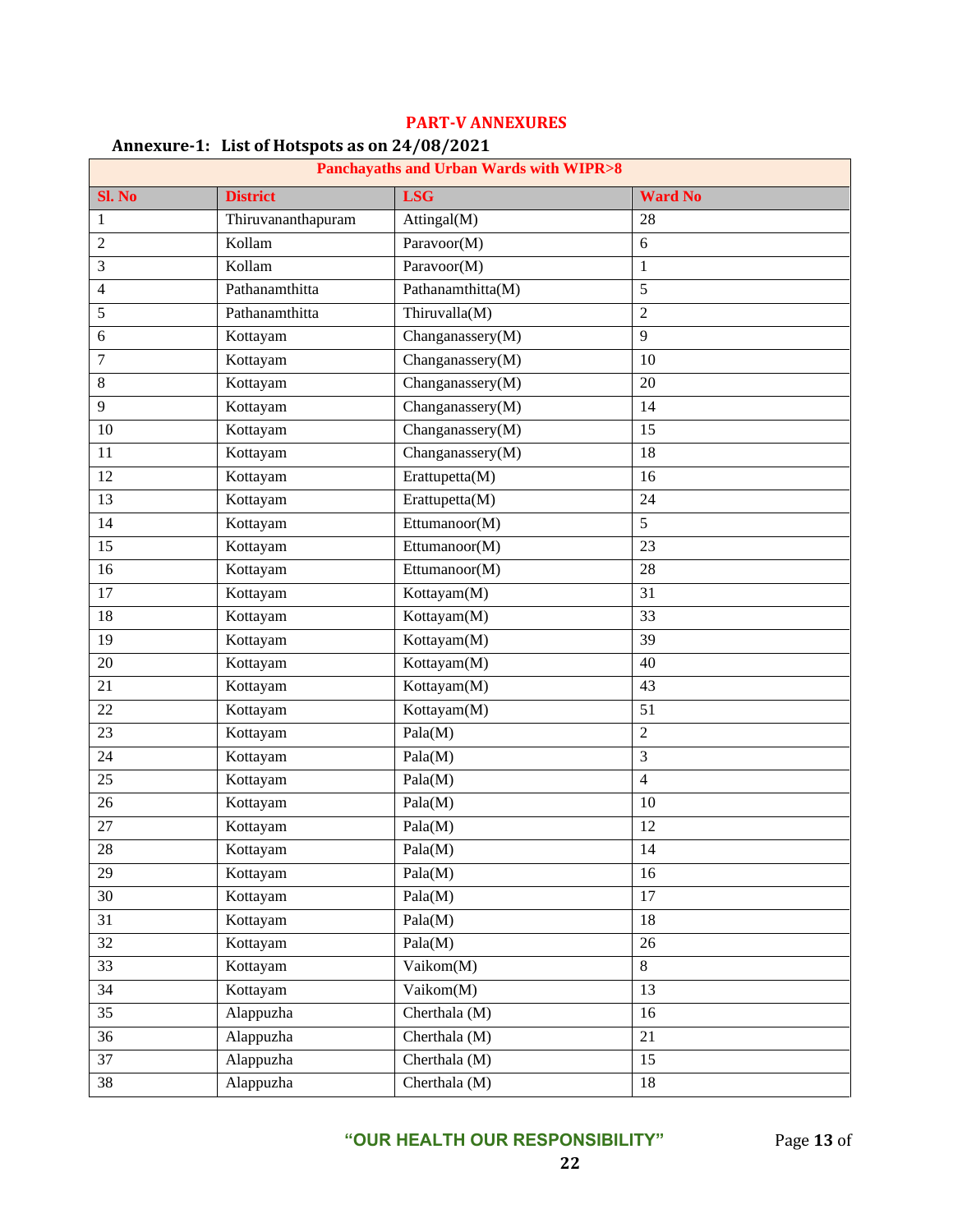| <b>Panchayaths and Urban Wards with WIPR&gt;8</b> |                 |                              |                 |  |
|---------------------------------------------------|-----------------|------------------------------|-----------------|--|
| Sl. No                                            | <b>District</b> | <b>LSG</b>                   | <b>Ward No</b>  |  |
| 39                                                | Alappuzha       | Cherthala (M)                | 22              |  |
| 40                                                | Alappuzha       | Cherthala (M)                | 3               |  |
| 41                                                | Alappuzha       | Cherthala (M)                | 33              |  |
| 42                                                | Alappuzha       | Cherthala (M)                | 30              |  |
| $\overline{43}$                                   | Alappuzha       | Alappuzha(M)                 | $\overline{8}$  |  |
| 44                                                | Alappuzha       | Chengannur(M)                | 17              |  |
| $\overline{45}$                                   | Alappuzha       | Chengannur(M)                | $\overline{13}$ |  |
| 46                                                | Alappuzha       | Kayamkulam(M)                | $\overline{2}$  |  |
| 47                                                | Ernakulam       | Vengoor                      | All Wards       |  |
| 48                                                | Ernakulam       | Aluva(M)                     | 18              |  |
| 49                                                | Ernakulam       | Aluva(M)                     | $\overline{19}$ |  |
| 50                                                | Ernakulam       | Aluva(M)                     | 17              |  |
| 51                                                | Ernakulam       | Angamali(M)                  | 21              |  |
| 52                                                | Ernakulam       | Angamali(M)                  | 25              |  |
| $\overline{53}$                                   | Ernakulam       | Angamali(M)                  | $\overline{15}$ |  |
| 54                                                | Ernakulam       | $\overline{\text{Eloor}}(M)$ | 6               |  |
| $\overline{55}$                                   | Ernakulam       | Eloor(M)                     | 26              |  |
| 56                                                | Ernakulam       | Muvattupuzha(M)              | 27              |  |
| $\overline{57}$                                   | Ernakulam       | Muvattupuzha(M)              | 16              |  |
| 58                                                | Ernakulam       | Muvattupuzha(M)              | 13              |  |
| $\overline{59}$                                   | Ernakulam       | Perumbavoor(M)               | 13              |  |
| 60                                                | Ernakulam       | Perumbavoor(M)               | 12              |  |
| 61                                                | Ernakulam       | Kalamasseri(M)               | 21              |  |
| 62                                                | Ernakulam       | Kalamasseri(M)               | 20              |  |
| $\overline{63}$                                   | Ernakulam       | Kalamasseri(M)               | $\mathbf{1}$    |  |
| 64                                                | Ernakulam       | Kalamasseri(M)               | $\overline{4}$  |  |
| $\overline{65}$                                   | Ernakulam       | Kalamasseri(M)               | 22              |  |
| 66                                                | Ernakulam       | Kalamasseri(M)               | 19              |  |
| 67                                                | Ernakulam       | Kalamasseri(M)               | 25              |  |
| 68                                                | Ernakulam       | Kalamasseri(M)               | 10              |  |
| 69                                                | Ernakulam       | Kothamangalam(M)             | 11              |  |
| $70\,$                                            | Ernakulam       | Kothamangalam(M)             | $28\,$          |  |
| 71                                                | Ernakulam       | Kothamangalam(M)             | 10              |  |
| 72                                                | Ernakulam       | Kothamangalam(M)             | 21              |  |
| 73                                                | Ernakulam       | Kothamangalam(M)             | $\,1\,$         |  |
| 74                                                | Ernakulam       | Kothamangalam(M)             | $20\,$          |  |
| 75                                                | Ernakulam       | Koothattukulam(M)            | 3               |  |
| 76                                                | Ernakulam       | Koothattukulam(M)            | $\sqrt{2}$      |  |
| 77                                                | Ernakulam       | Koothattukulam(M)            | 5               |  |
| 78                                                | Ernakulam       | Koothattukulam(M)            | $\overline{4}$  |  |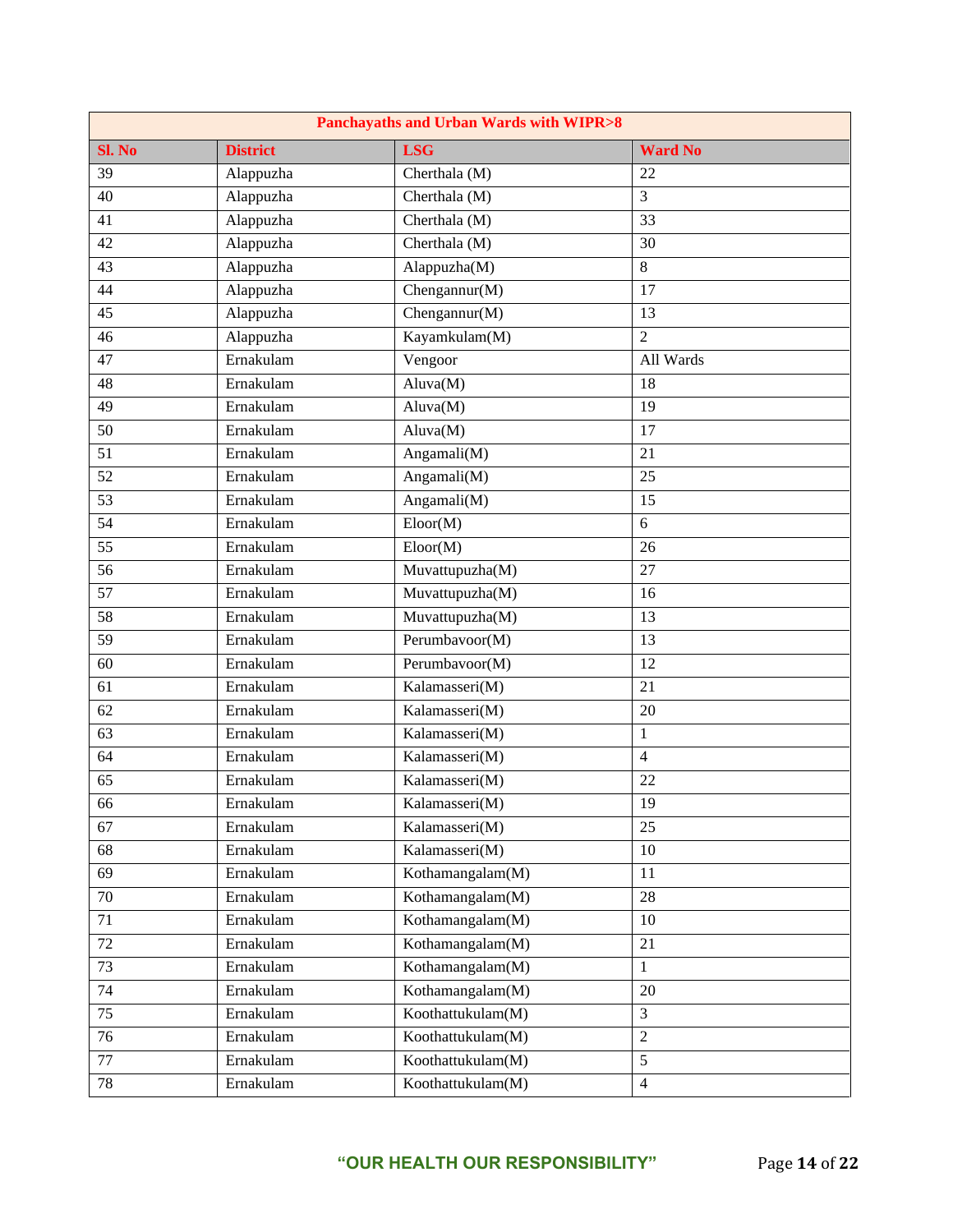| <b>Panchayaths and Urban Wards with WIPR&gt;8</b> |                 |                   |                 |  |
|---------------------------------------------------|-----------------|-------------------|-----------------|--|
| Sl. No                                            | <b>District</b> | <b>LSG</b>        | <b>Ward No</b>  |  |
| $\overline{79}$                                   | Ernakulam       | North Paravoor(M) | 27              |  |
| 80                                                | Ernakulam       | Thrikkakkara(M)   | 14              |  |
| 81                                                | Ernakulam       | Thrikkakkara(M)   | $\overline{5}$  |  |
| 82                                                | Ernakulam       | Thrikkakkara(M)   | 17              |  |
| 83                                                | Idukki          | Ayyappankovil     | All Wards       |  |
| 84                                                | Idukki          | Kumaramangalam    | All Wards       |  |
| 85                                                | Idukki          | Muttom            | $\overline{4}$  |  |
| 86                                                | Thrissur        | Kodungalloor(M)   | 5               |  |
| 87                                                | Thrissur        | Kodungalloor(M)   | 9               |  |
| 88                                                | Thrissur        | Kodungalloor(M)   | 19              |  |
| 89                                                | Thrissur        | Kodungalloor(M)   | 38              |  |
| 90                                                | Thrissur        | Kodungalloor(M)   | 44              |  |
| 91                                                | Thrissur        | Vadakkancherri(M) | $\overline{4}$  |  |
| 92                                                | Thrissur        | Vadakkancherri(M) | 12              |  |
| $\overline{93}$                                   | Thrissur        | Vadakkancherri(M) | 17              |  |
| 94                                                | Thrissur        | Vadakkancherri(M) | 20              |  |
| $\overline{95}$                                   | Thrissur        | Vadakkancherri(M) | $\overline{33}$ |  |
| 96                                                | Thrissur        | Iringalakkuda(M)  | 3               |  |
| $\overline{97}$                                   | Thrissur        | Iringalakkuda(M)  | 6               |  |
| 98                                                | Thrissur        | Iringalakkuda(M)  | 25              |  |
| 99                                                | Thrissur        | Iringalakkuda(M)  | 36              |  |
| 100                                               | Thrissur        | Chavakkad(M)      | 1               |  |
| 101                                               | Thrissur        | Chavakkad(M)      | 12              |  |
| 102                                               | Thrissur        | Chavakkad(M)      | 17              |  |
| 103                                               | Thrissur        | Chavakkad(M)      | 18              |  |
| 104                                               | Thrissur        | Chavakkad(M)      | 20              |  |
| $\overline{105}$                                  | Thrissur        | Chavakkad(M)      | 21              |  |
| 106                                               | Thrissur        | Chavakkad(M)      | $22\,$          |  |
| 107                                               | Thrissur        | Chavakkad(M)      | 25              |  |
| 108                                               | Thrissur        | Chavakkad(M)      | 27              |  |
| 109                                               | Thrissur        | Chalakkudi(M)     | $\overline{7}$  |  |
| 110                                               | Thrissur        | Chalakkudi(M)     | 11              |  |
| 111                                               | Thrissur        | Chalakkudi(M)     | 33              |  |
| 112                                               | Thrissur        | Guruvayur(M)      | 10              |  |
| 113                                               | Thrissur        | Guruvayur(M)      | 22              |  |
| 114                                               | Thrissur        | Guruvayur(M)      | 43              |  |
| 115                                               | Thrissur        | Kunnamkulam(M)    | 9               |  |
| 116                                               | Thrissur        | Kunnamkulam(M)    | 31              |  |
| 117                                               | Thrissur        | Kunnamkulam(M)    | 37              |  |
| 118                                               | Palakkad        | Ottappalam(M)     | $\overline{4}$  |  |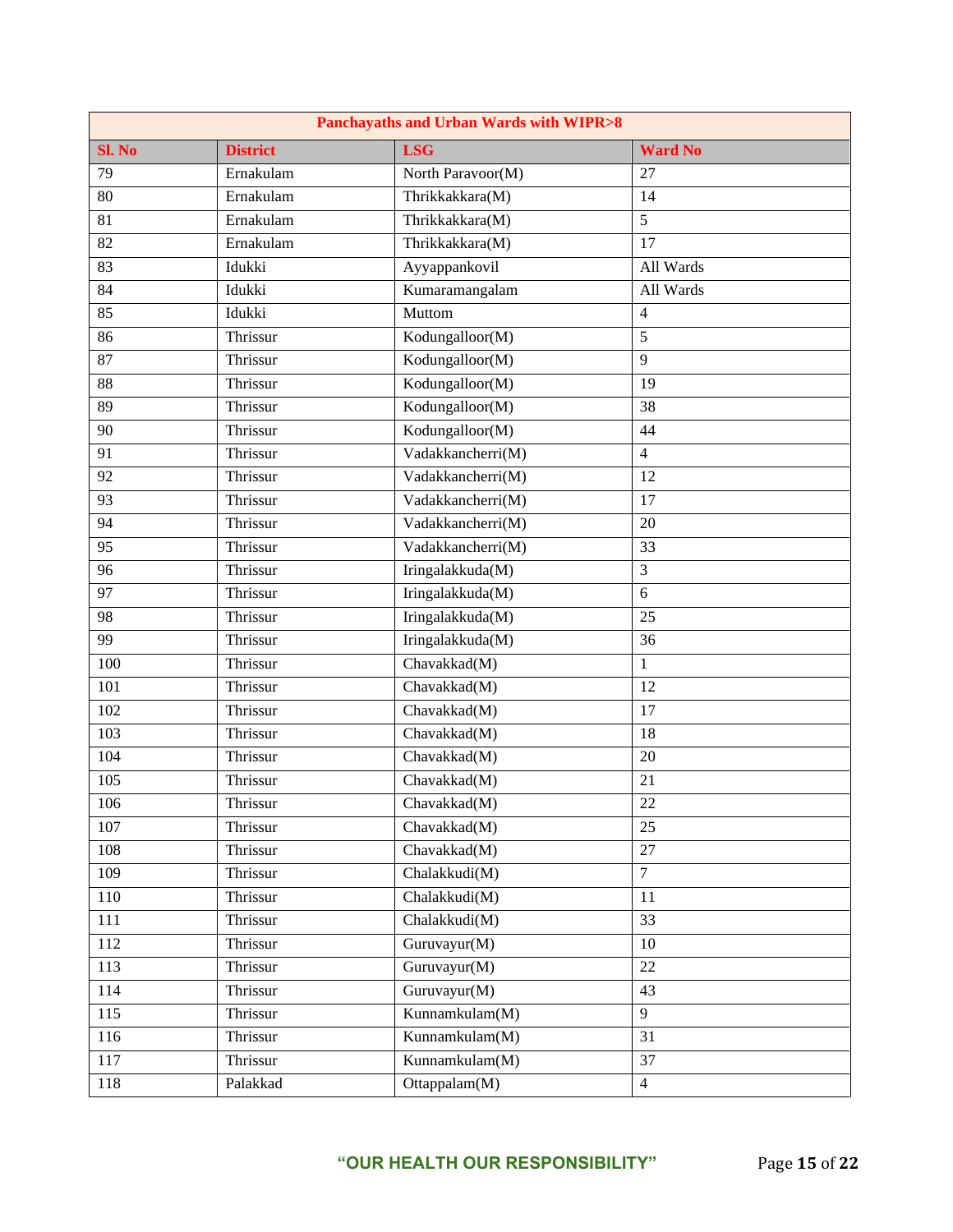| <b>Panchayaths and Urban Wards with WIPR&gt;8</b> |                 |                            |                |  |
|---------------------------------------------------|-----------------|----------------------------|----------------|--|
| Sl. No                                            | <b>District</b> | <b>LSG</b>                 | <b>Ward No</b> |  |
| 119                                               | Palakkad        | Ottappalam $(M)$           | 31             |  |
| 120                                               | Palakkad        | Mannarkkad(M)              | $\overline{2}$ |  |
| 121                                               | Palakkad        | Mannarkkad(M)              | 19             |  |
| 122                                               | Palakkad        | Mannarkkad(M)              | 20             |  |
| 123                                               | Palakkad        | Mannarkkad(M)              | 21             |  |
| 124                                               | Palakkad        | Mannarkkad(M)              | 24             |  |
| 125                                               | Palakkad        | Cherppulassery (M)         | $\overline{5}$ |  |
| 126                                               | Palakkad        | Chittoor-Thathamangalam(M) | 3              |  |
| 127                                               | Palakkad        | Pattambi (M)               | 12             |  |
| 128                                               | Palakkad        | Shornur(M)                 | $\tau$         |  |
| 129                                               | Palakkad        | Shornur(M)                 | 8              |  |
| 130                                               | Palakkad        | Shornur(M)                 | 18             |  |
| 131                                               | Palakkad        | Shornur(M)                 | 19             |  |
| 132                                               | Palakkad        | Shornur(M)                 | 22             |  |
| 133                                               | Palakkad        | Shornur(M)                 | 24             |  |
| 134                                               | Palakkad        | Shornur(M)                 | 28             |  |
| $\overline{135}$                                  | Palakkad        | Vilayoor                   | All Wards      |  |
| 136                                               | Palakkad        | Thrithala                  | All Wards      |  |
| 137                                               | Malappuram      | Kondotty(M)                | 28             |  |
| 138                                               | Malappuram      | Kottakkal(M)               | 3              |  |
| 139                                               | Malappuram      | Kottakkal(M)               | 30             |  |
| 140                                               | Malappuram      | Malappuram(M)              | 9              |  |
| 141                                               | Malappuram      | Malappuram(M)              | 29             |  |
| 142                                               | Malappuram      | Malappuram(M)              | 32             |  |
| 143                                               | Malappuram      | Manjeri(M)                 | 10             |  |
| 144                                               | Malappuram      | Manjeri(M)                 | 11             |  |
| 145                                               | Malappuram      | Manjeri(M)                 | 12             |  |
| 146                                               | Malappuram      | Manjeri(M)                 | 16             |  |
| 147                                               | Malappuram      | Manjeri(M)                 | 31             |  |
| 148                                               | Malappuram      | Manjeri(M)                 | 42             |  |
| 149                                               | Malappuram      | Manjeri(M)                 | 48             |  |
| 150                                               | Malappuram      | Moorkanad                  | All Wards      |  |
| 151                                               | Malappuram      | Moothedam                  | All Wards      |  |
| 152                                               | Malappuram      | Nilambur(M)                | $\mathbf{1}$   |  |
| 153                                               | Malappuram      | Nilambur(M)                | $\overline{7}$ |  |
| 154                                               | Malappuram      | Nilambur(M)                | 9              |  |
| 155                                               | Malappuram      | Nilambur(M)                | 17             |  |
| 156                                               | Malappuram      | Nilambur(M)                | 21             |  |
| 157                                               | Malappuram      | Nilambur(M)                | 26             |  |
| 158                                               | Malappuram      | Nilambur(M)                | 28             |  |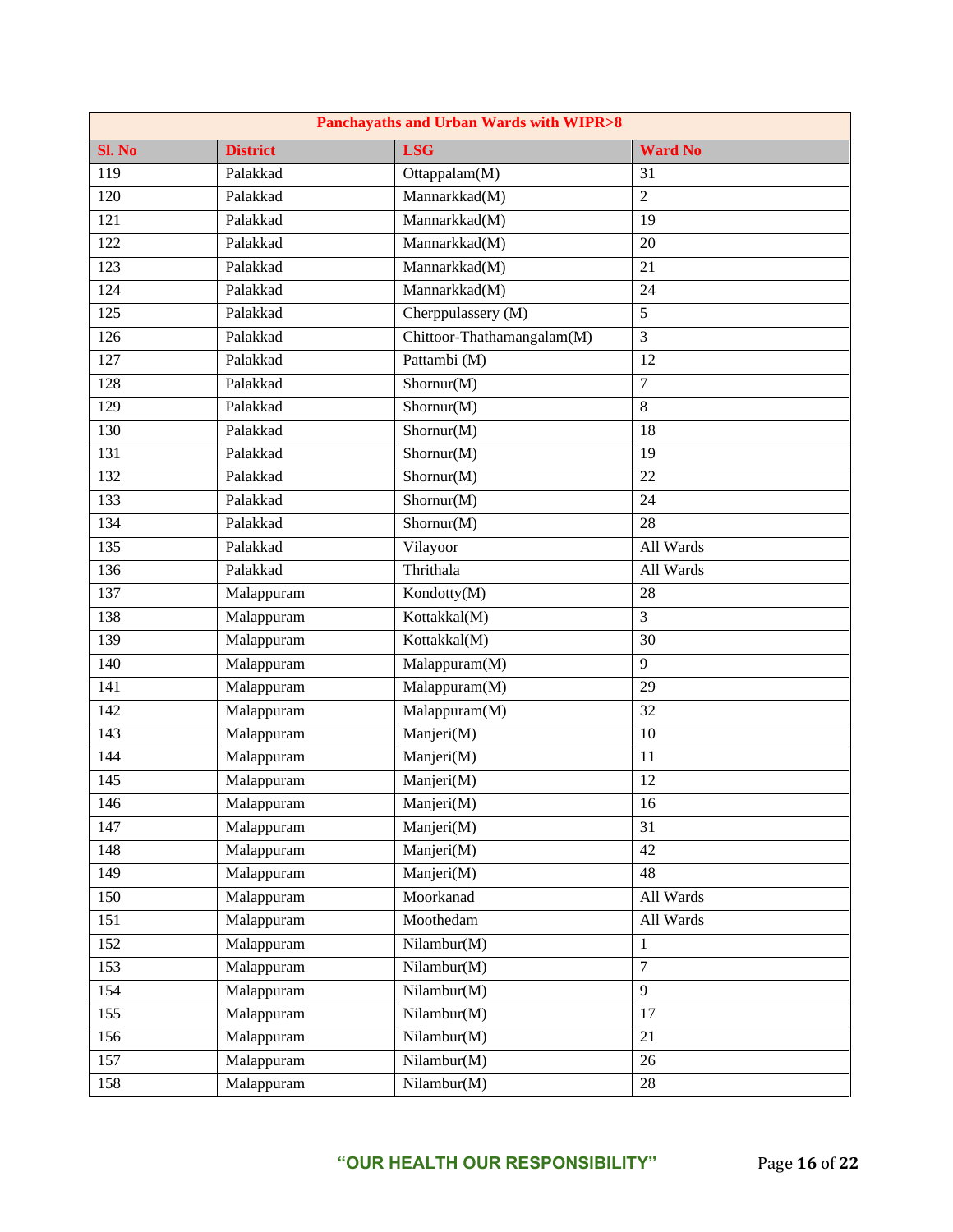|        | <b>Panchayaths and Urban Wards with WIPR&gt;8</b> |                                             |                 |  |  |
|--------|---------------------------------------------------|---------------------------------------------|-----------------|--|--|
| Sl. No | <b>District</b>                                   | <b>LSG</b>                                  | <b>Ward No</b>  |  |  |
| 159    | Malappuram                                        | Perinthalmanna(M)                           | 6               |  |  |
| 160    | Malappuram                                        | Perinthalmanna(M)                           | 8               |  |  |
| 161    | Malappuram                                        | $\overline{\mathrm{Per}}$ inthalmanna(M)    | 9               |  |  |
| 162    | Malappuram                                        | Perinthalmanna(M)                           | 11              |  |  |
| 163    | Malappuram                                        | Perinthalmanna(M)                           | 16              |  |  |
| 164    | Malappuram                                        | Perinthalmanna(M)                           | 17              |  |  |
| 165    | Malappuram                                        | Perinthalmanna(M)                           | 19              |  |  |
| 166    | Malappuram                                        | Perinthalmanna(M)                           | 20              |  |  |
| 167    | Malappuram                                        | Perinthalmanna(M)                           | 22              |  |  |
| 168    | Malappuram                                        | Perinthalmanna(M)                           | 23              |  |  |
| 169    | Malappuram                                        | Perinthalmanna(M)                           | 24              |  |  |
| 170    | Malappuram                                        | Perinthalmanna(M)                           | 25              |  |  |
| 171    | Malappuram                                        | Perinthalmanna(M)                           | 26              |  |  |
| 172    | Malappuram                                        | Perinthalmanna(M)                           | 28              |  |  |
| 173    | Malappuram                                        | Ponnani(M)                                  | 17              |  |  |
| 174    | Malappuram                                        | Ponnani(M)                                  | 25              |  |  |
| 175    | Malappuram                                        | Ponnani(M)                                  | 33              |  |  |
| 176    | Malappuram                                        | Thirur(M)                                   | 6               |  |  |
| 177    | Malappuram                                        | Thirur(M)                                   | 7               |  |  |
| 178    | Malappuram                                        | Thirur(M)                                   | 16              |  |  |
| 179    | Malappuram                                        | Thrikkalangod                               | All Wards       |  |  |
| 180    | Malappuram                                        | Valancherri(M)                              | 11              |  |  |
| 181    | Malappuram                                        | Valancherri(M)                              | $\overline{25}$ |  |  |
| 182    | Kozhikode                                         | Koyilandi(M)                                | 13              |  |  |
| 183    | Kozhikode                                         | Koyilandi(M)                                | 22              |  |  |
| 184    | Kozhikode                                         | Koyilandi(M)                                | 24              |  |  |
| 185    | Kozhikode                                         | Koyilandi(M)                                | 26              |  |  |
| 186    | Kozhikode                                         | $\overline{\mathrm{Koyilandi}(\mathrm{M})}$ | 35              |  |  |
| 187    | Kozhikode                                         | Koyilandi(M)                                | 36              |  |  |
| 188    | Kozhikode                                         | Koyilandi(M)                                | 38              |  |  |
| 189    | Kozhikode                                         | Koyilandi(M)                                | 39              |  |  |
| 190    | Kozhikode                                         | Koyilandi(M)                                | 5               |  |  |
| 191    | Kozhikode                                         | Mukkam(M)                                   | 11              |  |  |
| 192    | Kozhikode                                         | Mukkam(M)                                   | 17              |  |  |
| 193    | Kozhikode                                         | Mukkam(M)                                   | 18              |  |  |
| 194    | Kozhikode                                         | Mukkam(M)                                   | $\mathbf{1}$    |  |  |
| 195    | Kozhikode                                         | Mukkam(M)                                   | 20              |  |  |
| 196    | Kozhikode                                         | Mukkam(M)                                   | 31              |  |  |
| 197    | Kozhikode                                         | Mukkam(M)                                   | 32              |  |  |
| 198    | Kozhikode                                         | Mukkam(M)                                   | $\mathfrak{Z}$  |  |  |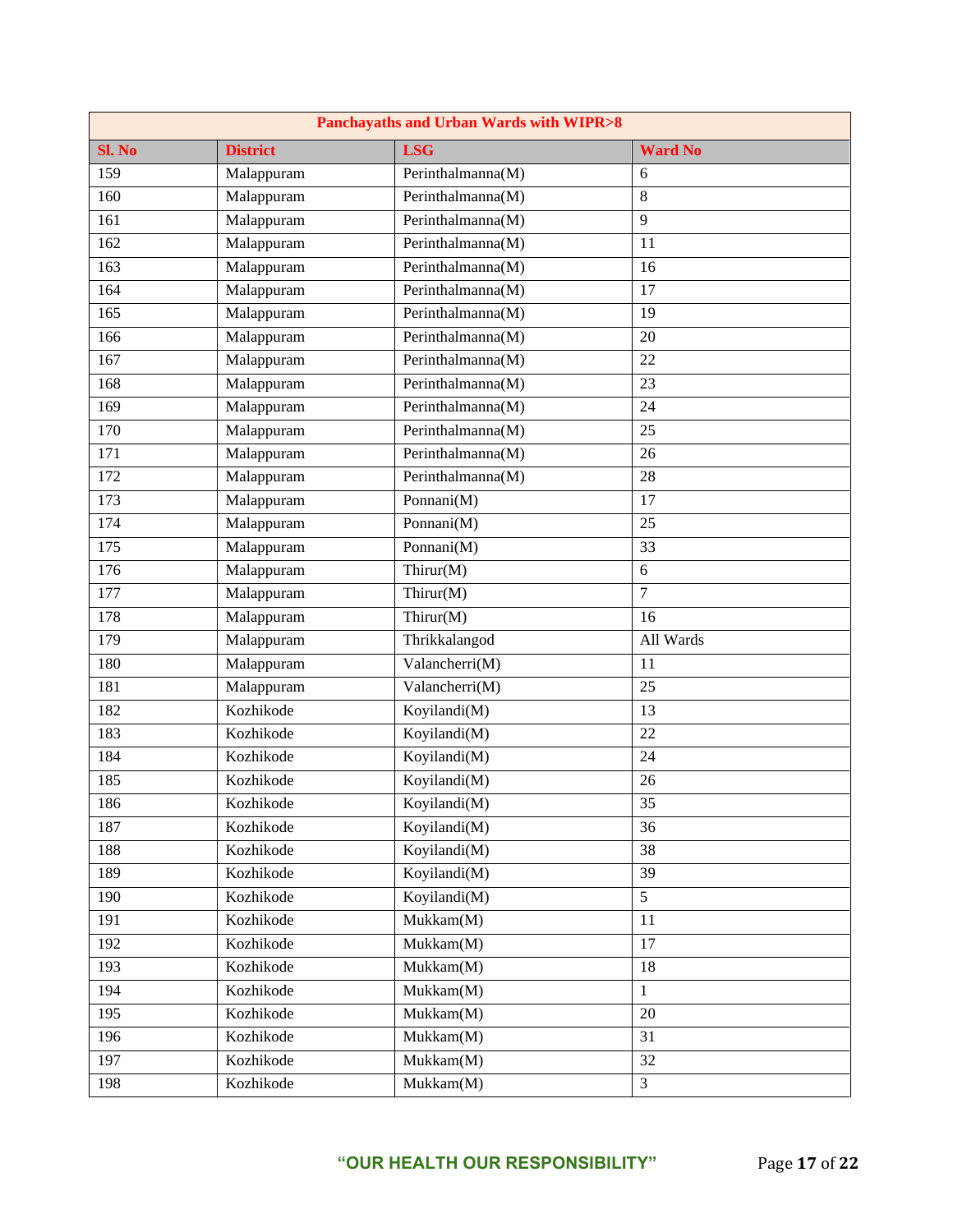| <b>Panchayaths and Urban Wards with WIPR&gt;8</b> |                 |                  |                  |
|---------------------------------------------------|-----------------|------------------|------------------|
| Sl. No                                            | <b>District</b> | <b>LSG</b>       | <b>Ward No</b>   |
| 199                                               | Kozhikode       | Mukkam(M)        | 7                |
| 200                                               | Kozhikode       | Vadakara(M)      | 20               |
| 201                                               | Kozhikode       | Vadakara(M)      | 28               |
| 202                                               | Kozhikode       | Vadakara(M)      | 5                |
| 203                                               | Kozhikode       | Vadakara(M)      | 6                |
| 204                                               | Kozhikode       | Vadakara(M)      | 8                |
| 205                                               | Kozhikode       | Payyoli(M)       | 24               |
| 206                                               | Kozhikode       | Payyoli(M)       | 30               |
| 207                                               | Kozhikode       | Payyoli(M)       | 31               |
| 208                                               | Kozhikode       | Payyoli(M)       | 34               |
| 209                                               | Kozhikode       | Ramanattukara(M) | 13               |
| 210                                               | Kozhikode       | Ramanattukara(M) | 15               |
| 211                                               | Kozhikode       | Ramanattukara(M) | 17               |
| 212                                               | Kozhikode       | Ramanattukara(M) | 21               |
| $\overline{213}$                                  | Kozhikode       | Ramanattukara(M) | 25               |
| 214                                               | Kozhikode       | Ramanattukara(M) | 3                |
| $\overline{215}$                                  | Kozhikode       | Ramanattukara(M) | 5                |
| 216                                               | Kozhikode       | Feroke(M)        | 11               |
| 217                                               | Kozhikode       | Feroke(M)        | 13               |
| 218                                               | Kozhikode       | Feroke(M)        | 14               |
| 219                                               | Kozhikode       | Feroke(M)        | 16               |
| 220                                               | Kozhikode       | Feroke(M)        | 17               |
| 221                                               | Kozhikode       | Feroke(M)        | 20               |
| 222                                               | Kozhikode       | Feroke(M)        | 24               |
| 223                                               | Kozhikode       | Feroke(M)        | 3                |
| 224                                               | Kozhikode       | Feroke(M)        | 5                |
| 225                                               | Kozhikode       | Koduvalli(M)     | $\boldsymbol{7}$ |
| 226                                               | Kozhikode       | Koduvalli(M)     | $\mathbf{1}$     |
| 227                                               | Kozhikode       | Koduvalli(M)     | 10               |
| 228                                               | Kozhikode       | Koduvalli(M)     | 11               |
| 229                                               | Kozhikode       | Koduvalli(M)     | 22               |
| 230                                               | Kozhikode       | Koduvalli(M)     | 23               |
| 231                                               | Kozhikode       | Koduvalli(M)     | 29               |
| 232                                               | Kozhikode       | Koduvalli(M)     | 31               |
| 233                                               | Kozhikode       | Koduvalli(M)     | 33               |
| 234                                               | Kozhikode       | Koduvalli(M)     | 34               |
| 235                                               | Kozhikode       | Kozhikkode(C)    | $\overline{c}$   |
| 236                                               | Kozhikode       | Kozhikkode(C)    | 3                |
| 237                                               | Kozhikode       | Koorachundu      | All Wards        |
| 238                                               | Kozhikode       | Thurayur         | All Wards        |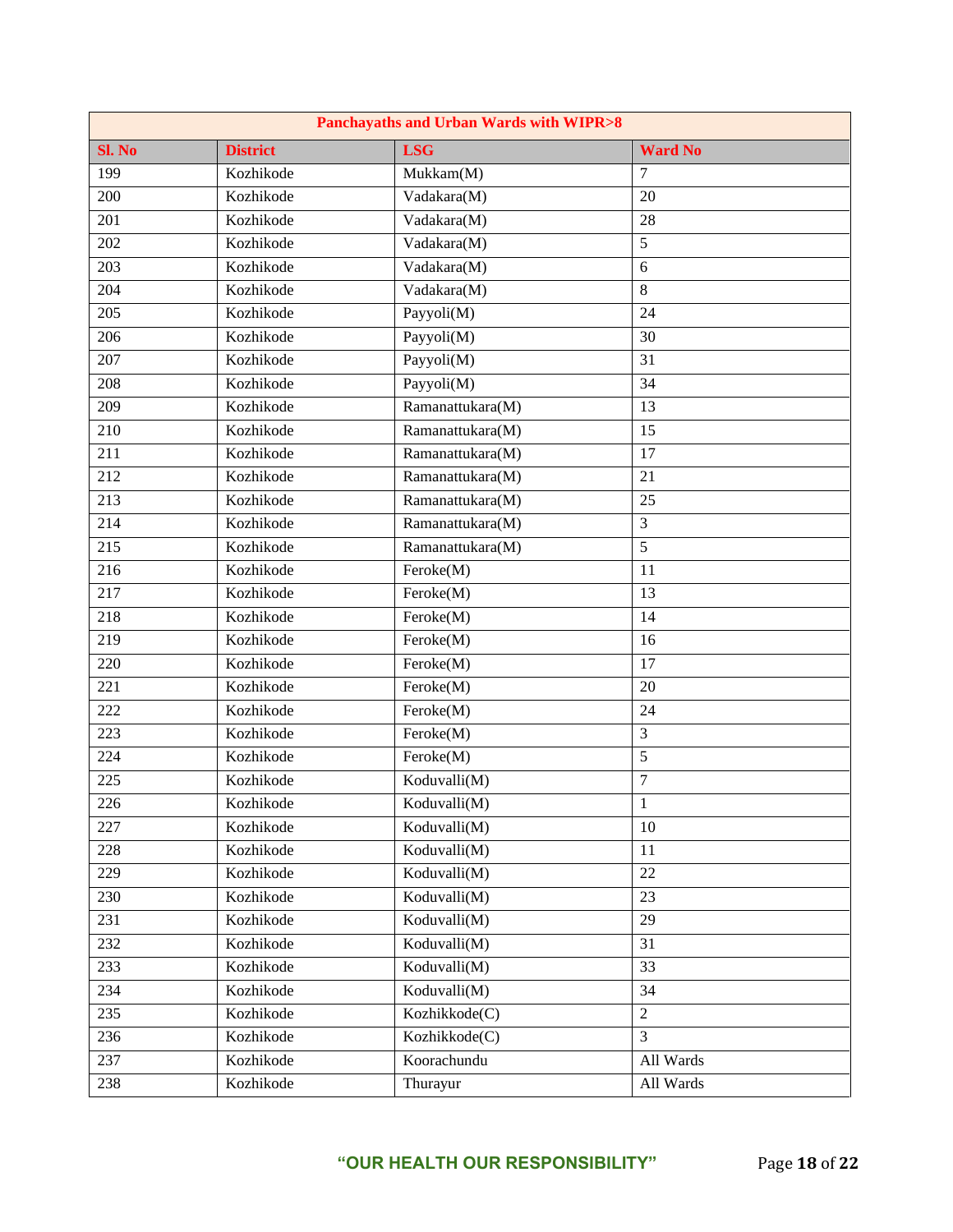| <b>Panchayaths and Urban Wards with WIPR&gt;8</b> |                 |                    |                |
|---------------------------------------------------|-----------------|--------------------|----------------|
| Sl. No                                            | <b>District</b> | <b>LSG</b>         | <b>Ward No</b> |
| 239                                               | Wayanad         | Vythiri            | All Wards      |
| 240                                               | Kannur          | Anthoor (M)        | 6              |
| 241                                               | Kannur          | Anthoor (M)        | 13             |
| 242                                               | Kannur          | Anthoor (M)        | 19             |
| 243                                               | Kannur          | Anthoor (M)        | 24             |
| 244                                               | Kannur          | Kuthuparamba (M)   | 7              |
| 245                                               | Kannur          | Kuthuparamba (M)   | 17             |
| 246                                               | Kannur          | Kuthuparamba (M)   | 22             |
| 247                                               | Kannur          | Payyannur (M)      | 7              |
| 248                                               | Kannur          | Payyannur (M)      | 9              |
| 249                                               | Kannur          | Payyannur (M)      | 27             |
| 250                                               | Kannur          | Taliparamba (M)    | 33             |
| 251                                               | Kannur          | Sreekandapuram (M) | 5              |
| 252                                               | Kasaragod       | Kasaragod(M)       | 6              |
| 253                                               | Kasaragod       | Kanjangad(M)       | 9              |
| 254                                               | Kasaragod       | Nileswaram(M)      | $\overline{7}$ |
| As per Go (Rt)No.575 /2021/DMD dated 10.08.2021   |                 |                    |                |

## *DISTRICT WISE ABSTRACT*

| Sl. No         | <b>Name of District</b> | WIPR $(>8)$           |                        |
|----------------|-------------------------|-----------------------|------------------------|
|                |                         | <b>Number of LSGs</b> | <b>Number of wards</b> |
|                | Thiruvananthapuram      |                       |                        |
| $\overline{2}$ | Kollam                  |                       | $\overline{2}$         |
| 3              | Pathanamthitta          | $\overline{2}$        | $\overline{2}$         |
| $\overline{4}$ | Alappuzha               | 4                     | 12                     |
| 5              | Kottayam                | 6                     | 29                     |
| 6              | Idukki                  | 3                     | 27                     |
| 7              | Ernakulam               | 11                    | 50                     |
| 8              | Thrissur                | 7                     | 32                     |
| 9              | Palakkad                | 8                     | 48                     |
| 10             | Malappuram              | 12                    | 99                     |
| 11             | Kozhikode               | 10                    | 83                     |
| 12             | Wayanad                 |                       | 14                     |
| 13             | Kannur                  | 5                     | 12                     |
| 14             | Kasaragod               | 3                     | 3                      |
|                | <b>Grand Total</b>      | 74                    | 414                    |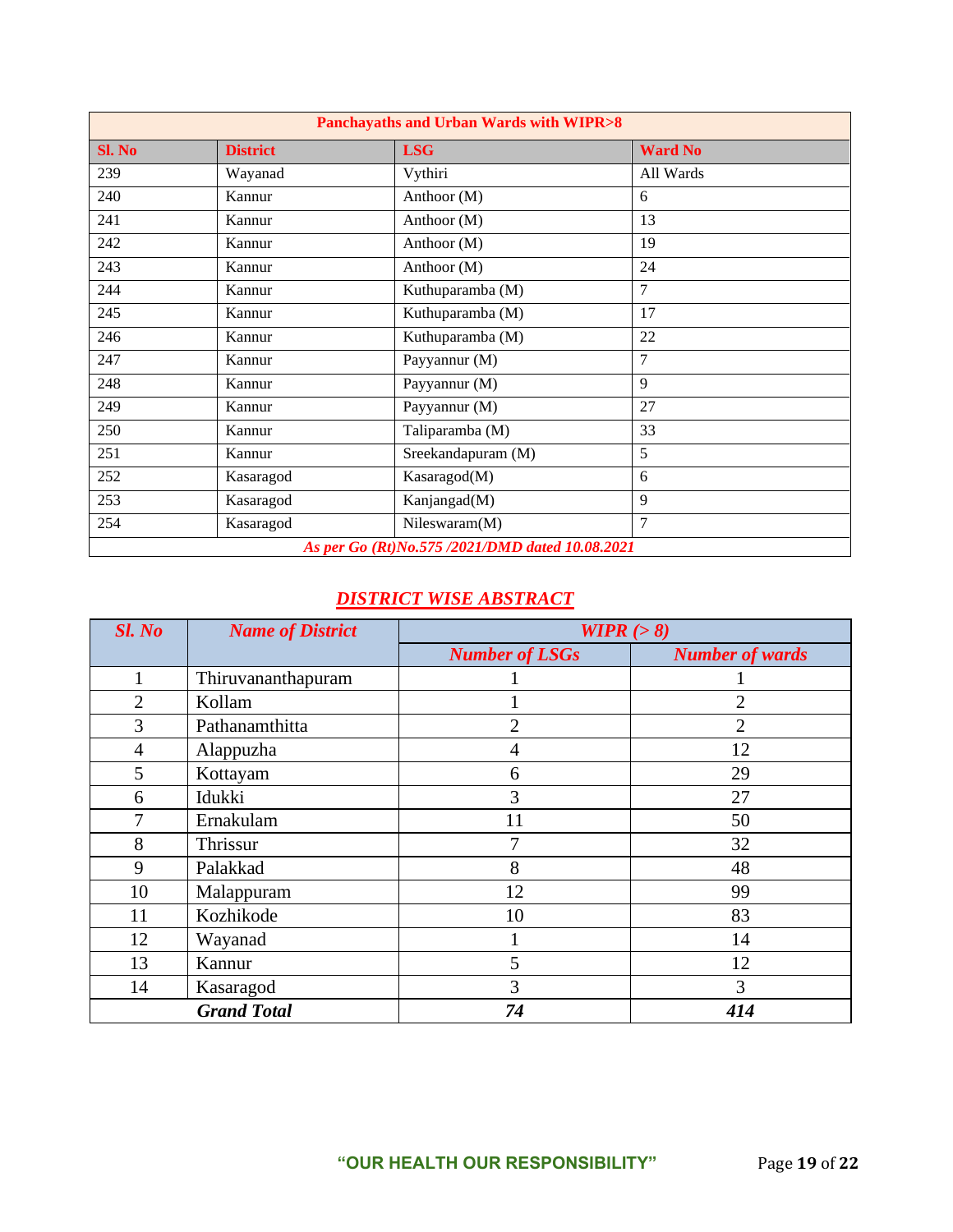| <b>References</b>                                            |  |  |
|--------------------------------------------------------------|--|--|
| 1. Thiruvanathapuram: DDMA/01/2020/COVID/H2 dated 18.08.2021 |  |  |
| 2.Kollam: DCKLM/1827/2020-DM2(1) dated 18.08.2021            |  |  |
| 3. Pathanamthitta: DCPTA/1185/2020/DM5 dated 18.08.2021      |  |  |
| 4. Kottayam: DM1-2717/2020 dated 18.08.2021                  |  |  |
| 5.Alappuzha: DMC3-392/2021 dated 18.08.2021                  |  |  |
| 6. Idukki: DCIDK/2584/2021-DM1 dated 18.08.2021              |  |  |
| 7. Ernakulam: 3804/2020/D2 dated 18.08.2021                  |  |  |
| 8. Thirissur: DCTSR/H4/14476/2019 dated 18.08.2021           |  |  |
| 9. Palakkad: DCPKD/1858/2020-J5 dated 18.08.2021             |  |  |
| 10. Malappuram: DCMPM/1734/2020-DM1 dated 18.08.2021         |  |  |
| 11. Kozhikkode: DCKKD/4545/2021/F4 dated 18.08.2021          |  |  |
| 12. Wayanad: DCWYD/2671/2021/DM5 dated 18.08.2021            |  |  |
| 13. Kannur: DCKNR/4288/2020/DM1 dated 18.08.2021             |  |  |
| 14. Kasaragod: DCKSGD/1331/2020-K1 dated 18.08.2021          |  |  |

# **Annexure-2:** District Covid 19 Control Room Numbers Oxygen War Room Numbers

| <b>District</b>    | <b>Covid 19 Control Room Numbers</b>   | <b>Oxygen War Room Numbers</b> |
|--------------------|----------------------------------------|--------------------------------|
| Thiruvananthapuram | 9188610100, 1077, 0471 277 9000        | 7592939426, 7592949448         |
| Kollam             | 0474 2797609, 2794006, 8589015556      | 75920 03857                    |
| Alappuzha          | 0477 2239999, 2238642, 2238651         | 7594041555                     |
| Pathanamthitta     | 0468 2222515, 0468 2228220             | 1077, 8547715558               |
| <b>Idukki</b>      | 18004255640, 0486 2232220, 2233118     | 18004255640, 04862233118       |
| Kottayam           | 9188610014, 9188610016, 0481 2304800,  | 0481 256 7390                  |
|                    | 0481 2583200, 0481 2566100, 0481       |                                |
|                    | 2566700, 0481 2561300                  |                                |
| Ernakulam          | 0484 2368702, 0484 2368802, 0484       | 75940 46167                    |
|                    | 2368902                                |                                |
|                    | Guest Control Room 9072303275,         |                                |
|                    | 9072303276                             |                                |
|                    | WhatsApp Number 9400021077             |                                |
| Thrissur           | 9400066921, 9400066922, 9400066923     | 9400063430, 7034099935         |
| Palakkad           | 0491 251 0580, 04912510583             | 0491251 0577, 8848902376       |
|                    | 0491 251 0575, 0491 251 0576, 251 0574 |                                |
| Malappuram         | 0483 2737858, 0483 2737857,0483        | 0483 2952950                   |
|                    | 2733251, 0483 2733252, 2733253         |                                |
| Calicut            | 0495 2371471, 0495 2376063             | 75940-01419, 7594001485        |
|                    | Collectorate 0495 2371002              |                                |
| Kannur             | 0497 2700194, 2713437, 9400066062,     | 8281899687                     |
|                    | 9400066616                             |                                |
| Wayanad            | 04936 202343, 04936 202375             | 9526831678                     |
| Kasaragod          | 9946000493, 9946000293                 | 9645002811                     |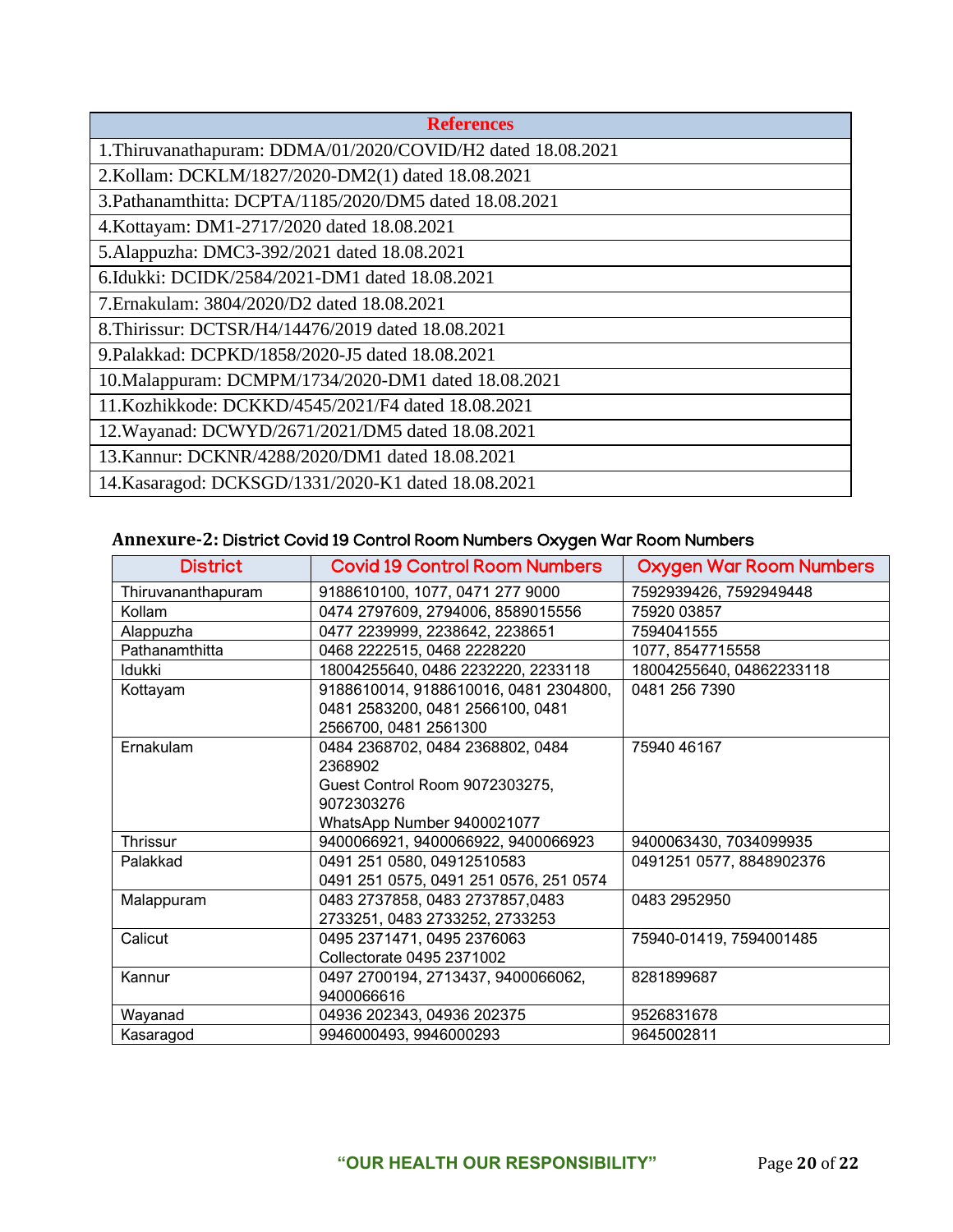| Dashboard                                  | https://dashboard.kerala.gov.in/                                             |
|--------------------------------------------|------------------------------------------------------------------------------|
| Daily Bulletin                             | http://dhs.kerala.gov.in/ഡെയിലി-ബുള്ളറ്റിന്%E2%80%8D/                        |
| <b>Guidelines and Advisories</b>           | http://dhs.kerala.gov.in/201000-<br>നിര്%E2%80%8D <b>ദേശ</b> ങ്ങള്%E2%80%8D/ |
| Awareness materials                        | https://www.dropbox.com/sh/l2h2n9hu737lea3/AAD43CHbedUZa<br>8PUY9v3m0Wa?dl=0 |
| Posters                                    | http://dhs.kerala.gov.in/photo-gallery/                                      |
| COVID-19 Jagratha                          | https://covid19jagratha.kerala.nic.in/                                       |
| E Sanjeevani                               | https://esanjeevaniopd.in                                                    |
| <b>NHM Kerala</b>                          | https://arogyakeralam.gov.in/                                                |
| Directorate of Health Services             | https://dhs.kerala.gov.in/                                                   |
| Directorate of Medical Education           | http://www.dme.kerala.gov.in/                                                |
| Department of Health and Family<br>Welfare | https://health.kerala.gov.in/                                                |
| Training and IEC videos                    | https://www.youtube.com/c/keralahealthonlinetraining                         |

# **Annexure-3: Table of links to documents, guidelines, and websites**

# **Annexure-4: District Psychosocial support Helpline numbers**

| <b>District</b>           | <b>COVID help line numbers</b> |
|---------------------------|--------------------------------|
| <b>Thiruvananthapuram</b> | 9846854844                     |
| Kollam                    | 0474 2740166, 8281086130       |
| Pathanamthitta            | 8281113911                     |
| Alappuzha                 | 4792344474                     |